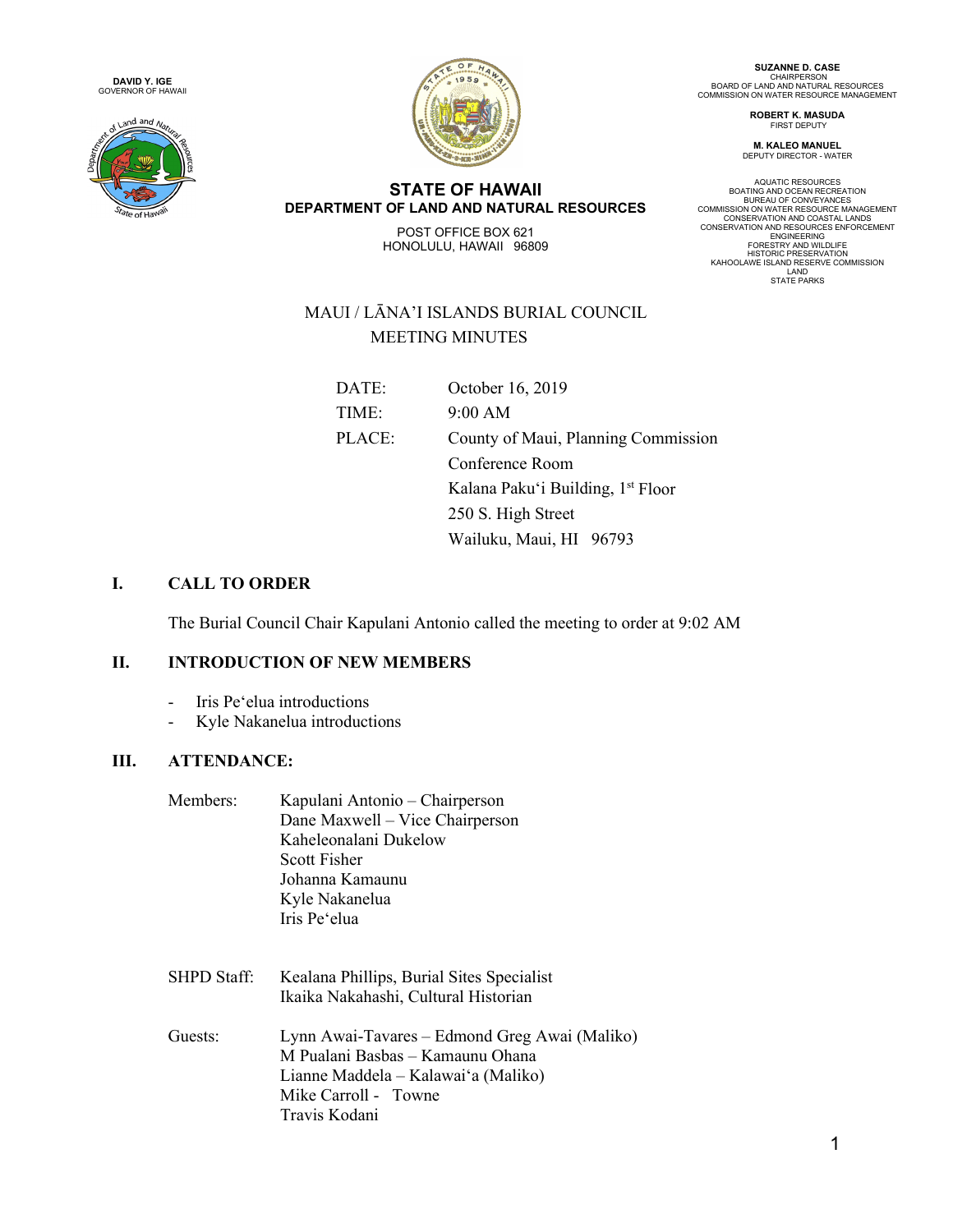Clifford Naeʻole Brenda Ohlheiser – Towne Marcus Ohlheiser – Towne Noelani Ahia Foster Ampong Susan Vickery – Malama Kakanilua Leinaʻala Vedder Daniel H. Awai III – Father Daniel H. Awai Jr. Genese Brown – Kalawaiʻa Cemetery Lawaina Maliikapu – Ohana Maliikapu Kaniloa Kamaunu – Kuleana / Aha Moku Linda Schatz Trevor Yucha – CSH Josie Yucha – CSH Annette L. Heu – Ulili Wailuku Darren Unemori - Engineer Scott Rollins – County Nick Molinari – AES Solar

#### **IV. APPROVAL OF MINUTES**

- **A. March 6, 2019**
	- **- Councilmember Kahele Dukelow move to accept minutes**
	- **- Councilmember Kyle Nakanelua second motion**
	- **- Councilmember Fisher – "aye"**
	- **- Council Vice Chair Maxwell – "aye"**
	- **- Council Chair Antonio – "aye"**
	- **- Councilmember Dukelow – "aye"**
	- **- Councilmember Kamaunu – "aye"**
	- **- Councilmember Peʻelua – "aye"**
	- **- Councilmember Nakanelua – "aye"**
	- **- No "nay"**
	- **- Minutes accepted**
- **B. March 6, 2019 – Executive Session**
	- **- Councilmember Kahele Dukelow move to accept Executive Session Minutes**
	- **- Councilmember Kyle Nakanelua second motion**
	- **- Councilmember Fisher – "aye"**
	- **- Council Vice Chair Maxwell – "aye"**
	- **- Council Chair Antonio – "aye"**
	- **- Councilmember Dukelow – "aye"**
	- **- Councilmember Kamaunu – "aye"**
	- **- Councilmember Peʻelua – "aye"**
	- **- Councilmember Nakanelua – "aye"**
	- **- No "nay"**
	- **- Minutes accepted**
- **C. April 17, 2019**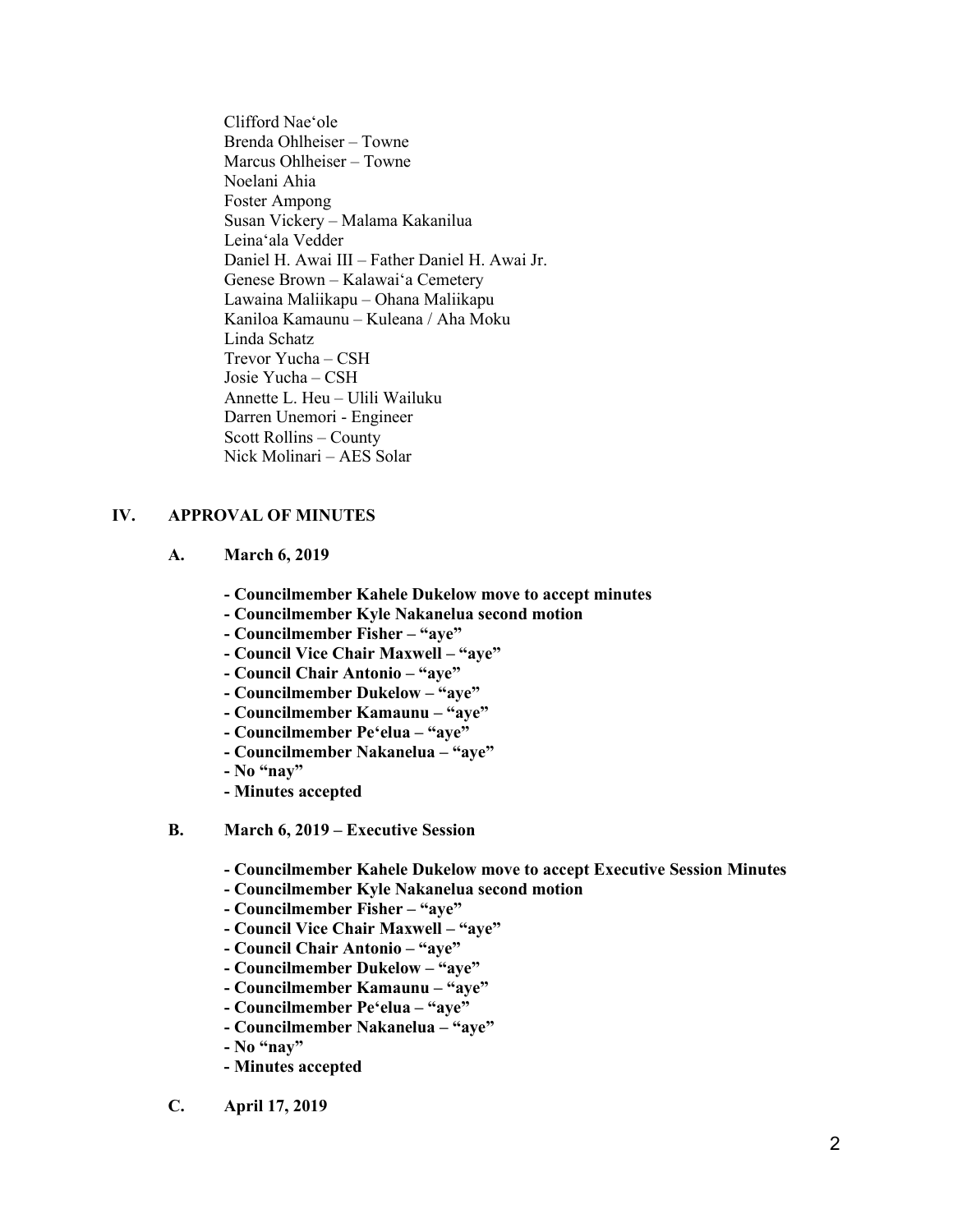- **- Councilmember Kahele Dukelow move to accept minutes**
- **- Councilmember Kyle Nakanelua second motion**
- **- Councilmember Fisher – "aye"**
- **- Council Vice Chair Maxwell – "aye"**
- **- Council Chair Antonio – "aye"**
- **- Councilmember Dukelow – "aye"**
- **- Councilmember Kamaunu – "aye"**
- **- Councilmember Peʻelua – "aye"**
- **- Councilmember Nakanelua – "aye"**
- **- No "nay"**
- **- Minutes accepted**

**April 17, 2019 – Executive Session**

- **- Councilmember Kahele Dukelow move to accept Executive Session Minutes**
- **- Councilmember Kyle Nakanelua second motion**
- **- Councilmember Fisher – "aye"**
- **- Council Vice Chair Maxwell – "aye"**
- **- Council Chair Antonio – "aye"**
- **- Councilmember Dukelow – "aye"**
- **- Councilmember Kamaunu – "aye"**
- **- Councilmember Peʻelua – "aye"**
- **- Councilmember Nakanelua – "aye"**
- **- No "nay"**
- **- Minutes accepted**

#### **D. May 15, 2019**

- Councilmember Dukelow question the department as to the format of the minutes. Ms. Dukelow stated typically in past minutes, almost verbatim. May 15, 2019 draft minutes, just list discussion. Doesn't list some points.

- SHPD Culture Historian Ikaika Nakahashi replied that Sunshine Law recently changed. Able to submit audio recording in conjunction with summary of the meeting. Mr. Nakahashi stated that way, it's exactly as it was said. Mr. Nakahashi stated that the time stamp listed next to item on the summary, matches up with the audio recording. Per the law stated Mr. Nakahashi, time stamp placed at start of agenda item, when/if motion made, voting and decision. In compliance with the Sunshine Law.

- Going to follow this method going forward based on the updated Sunshine Law stated Mr. Nakahashi. Recording of the meeting is on SHPD website.

- Councilmember Dukelow wanted to confirm that all info discussed at meeting, specifically discussions re: descendancy recognition approval, is captured in recording/summary. Yes replied Mr. Nakahashi.

- Councilmember Kamaunu question the lack of time marker on the recording. Understand time stamp in summary, unable to follow via recording if no time marker. Mr. Nakahashi acknowledge that this may be some of challenges in implementing this new format. Mr. Nakahashi mentioned perhaps software used to playback recording may have something to do with it. Mr. Nakahashi stated that he used Windows Media Player for playback. Uploading of recordings can only be certain sizes. May meeting (6 hours) broken up into six segments. Each should be about an hour long. Each segment should start from 0.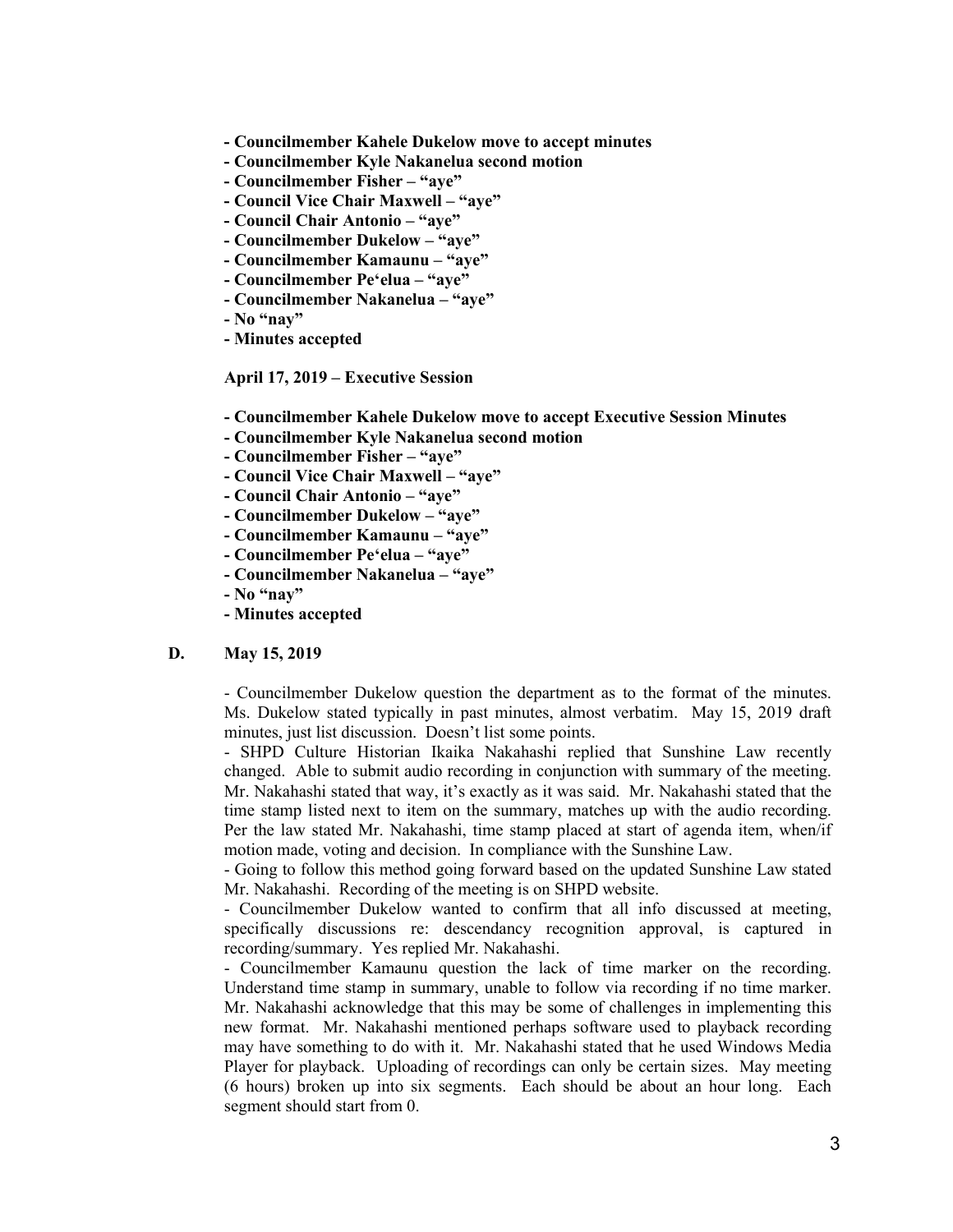- **- Councilmember Kahele Dukelow move to accept minutes**
- **- Councilmember Scott Fisher second motion**
- **- Councilmember Fisher – "aye"**
- **- Council Vice Chair Maxwell – "aye"**
- **- Council Chair Antonio – "aye"**
- **- Councilmember Dukelow – "aye"**
- **- Councilmember Kamaunu – "aye"**
- **- Councilmember Peʻelua – "aye"**
- **- Councilmember Nakanelua – "aye"**
- **- No "nay"**
- **- Minutes accepted**

#### **V. BUSINESS**

# **A. Maui Lani Subdivision Phase VI, Ahupuaʻa of Wailuku, District of Wailuku, Island of Maui, TMK: (2) 3-8-099: pors.**

**Information/Discussion/Recommendation:** Update on the above project.

#### **- Councilmember Iris Peʻelua Recuse herself.**

**-** Mike Carroll, one of the attorney's that represent Towne Development address the council.

- Mr. Carroll provide update on project. Recently completed GPR analysis of the remaining phase of project (increment 4). Submitted it to SHPD as well as plaintiff in lawsuit, Noelani (Ahia). Currently awaiting direction from court to proceed forward. Hearing on Friday to discuss proceeding forward and what the next steps are. Under the injunction order, required to evaluate and assess all anomalies that have been identified in the GPR report per Mr. Carroll.

- Council Vice Chair asked to Mr. Carroll to please explain evaluate each anomaly. What does that look like? Order said need to ground truth each anomaly answered Mr. Carroll. How many anomalies? GPR consultant, expert in room? Yes. Replied Mr. Carroll. Mr. Trevor Yucha is here. Mr. Yucha is not prepared to testify today; will be more than happy to provide presentation.

- 307 anomalies. Just so commissioners aware, anomalies do not equate to burial. Sensors in GPR couldn't tell; some type of irregularity explained Mr. Carroll. Vice Chair Maxwell asked the deepest depth of anomalies. Ground truth; have to shore back sides for safety. Open hole wide; potential for more disturbance, desecration.

- Councilmember Kahele Dukelow questioned how large the property area is.

- Trevor Yucha, CSH, address council. Mr. Yucha stated the overall area studied, 100% survey was a little over 4 acres of property, non-contiguous. Was focused on lot frontage and areas proposed for deeper ground disturbance.

- Some GPR testing. Just so everyone clear, doesn't mean have 300 iwi in the ground exclaimed Council Vice Chair Maxwell. Want to have an idea of what run into when ground truth previous sites stated Vice Chair Maxwell. Mr. Yucha stated at the very beginning of use of this machine, particularly in this sand dune environment. Presentation (later in MLIBC meeting) about an area that has already been ground truth; area located further down-hill toward Māʻalaea. Easiest way to present GPR info, using lots of graphics on screen. More than happy to go before council once presentation ready stated Mr. Yucha.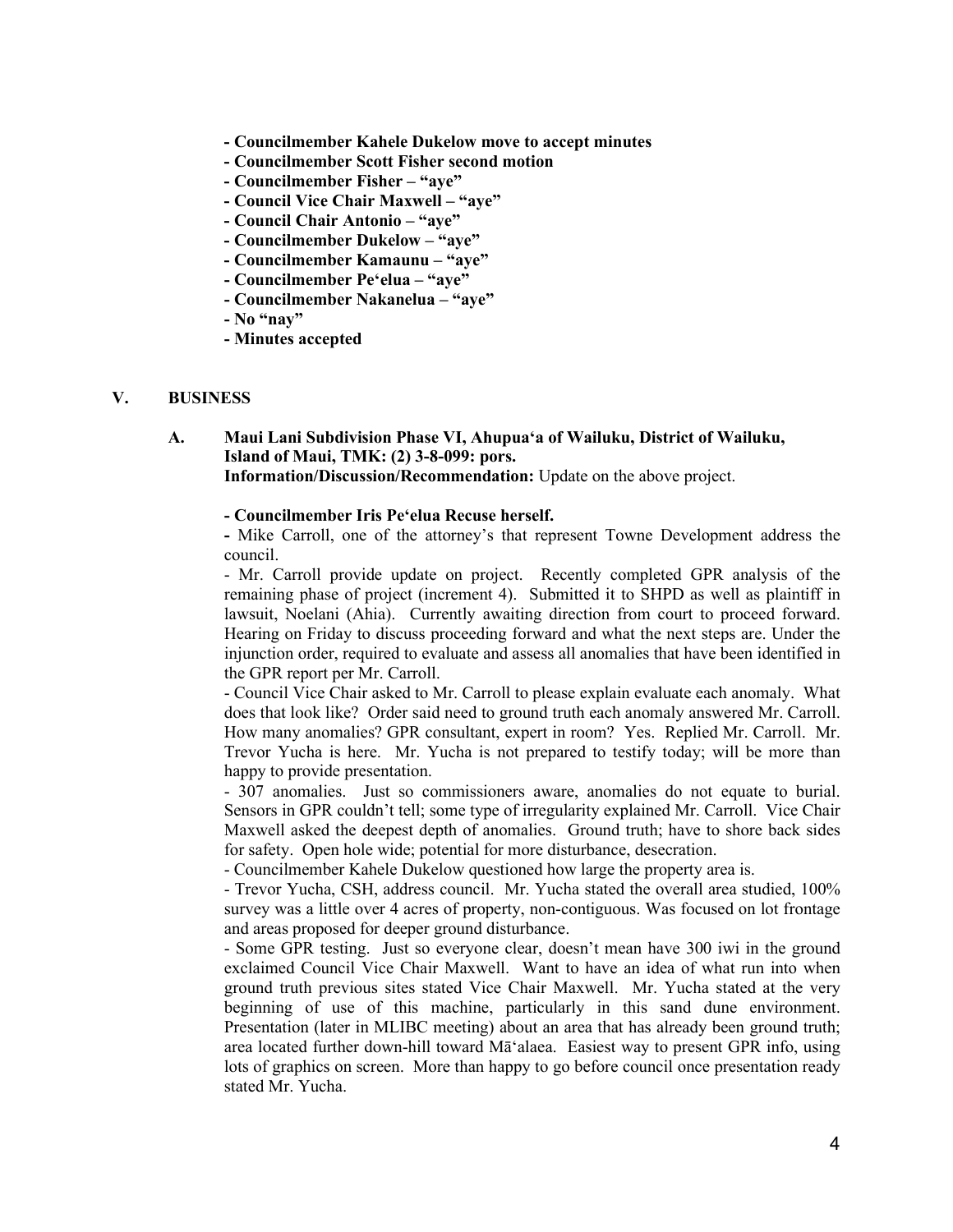- Council Vice Chair Maxwell asked who will be present during the ground truthing process. Just archaeologist? Will recognized descendants be there as well? Mr. Yucha answered that for CSH, firm was only contracted to do the GPR. Beyond that, don't know who will be doing the ground truthing or who will be involved.

- Mr. Carrol stated that under order with the court, Noelani (Ahia) does have the right to observe any of the testing. Do believe if regional rep on the MLIBC wants to attend, that would be okay too. Not adverse to the idea if suggestion to have that stated Mr. Carroll.

- Timeline to do the ground truthing asked Vice Chair Maxwell. Mr. Carroll said he does not know. Court hearing on Friday. Decided by court best way to proceed.

- Councilmember Dukelow request a presentation by Trevor Yucha on the GPR results and the process used to ground truth at the next MLIBC meeting.

- Council Chair Kapulani Antonio open item up for public testimony.

- Noelani Ahia address council.

- Plaintiff in this case, Maui Lani Phase VI, increment 4. Just wanted to clarify for council. Can't do anything until judge lifts permits. Need permits lifted to do ground truthing. Not in favor of ground truthing per Ms. Ahia. GPR report hasn't been approved by judge yet. Until that happens, cannot move forward with anything. Work appear very good; some deficiencies. Only 4 of 11 acres in ML VI, increment 4 that was GPR. Still a lot of work that needs to be done. We'll see what judge says on Friday; Will keep council updated.

- Foster Ampong address council.

- Mr. Ampong stated he has a couple concerns. Mr. Ampong acknowledged that he has been briefed on the process by Trevor Yucha. Conducted site visit; explained process, including the programs that will be used. GPR picks up anomalies, does not tell you what they are. For that to occur, need to be ground truthing per Mr. Ampong. Issue with that. Means got to dig to ascertain what the anomaly is stated Mr. Ampong. That in itself is desecration, if in fact the anomaly is iwi kupuna. Not in favor. Glad effort to identify anomalies.

- Mr. Ampong explained that his main objective is to ensure iwi kupuna has greatest protection. Mr. Ampong stated that he submitted a letter of complaint to the burial council. Yet to receive response; understand it's a process. In light of this current discussion (a burial council member recused herself) Mr. Ampong feels strongly that councilmember Johanna Kamaunu should be recused from all matters concerning Maui Lani. Mr. Ampong stated that he has done his homework; provided evidence, facts to back up request. Outline reasoning in letter of complaint. Did not make public. Address letter to chair/vice chair.

- Constructive, objective, unbiased discussion. Council can regain integrity. Council compromised. Inappropriateness what took place with Johnna Kamaunu and Foster re: Maui Lani. Understand in process of addressing letter, but for today's discussions, recommend Ms. Kamaunu recuse herself.

- Kaniloa Kamaunu address the council.

- Mr. Kamaunu object to Mr. Ampong allegations. Council been compromised for years. Leiane Paci sat there for years; voted on all this stuff per Mr. Kamaunu. Mr. Kamaunu stated that councilmember Kamaunu never got involved with Malama Kakanilua as a council member. Never did. Walked away for the main purpose of not wanting to be accused of being inappropriate. Ms. Kamaunu association with Mr. Kamaunu should not taint the work she does on the council explained Mr. Kamaunu. Ms. Kamaunu attends functions. Not included in any of the legal things that Malama Kakanilua does/goes through.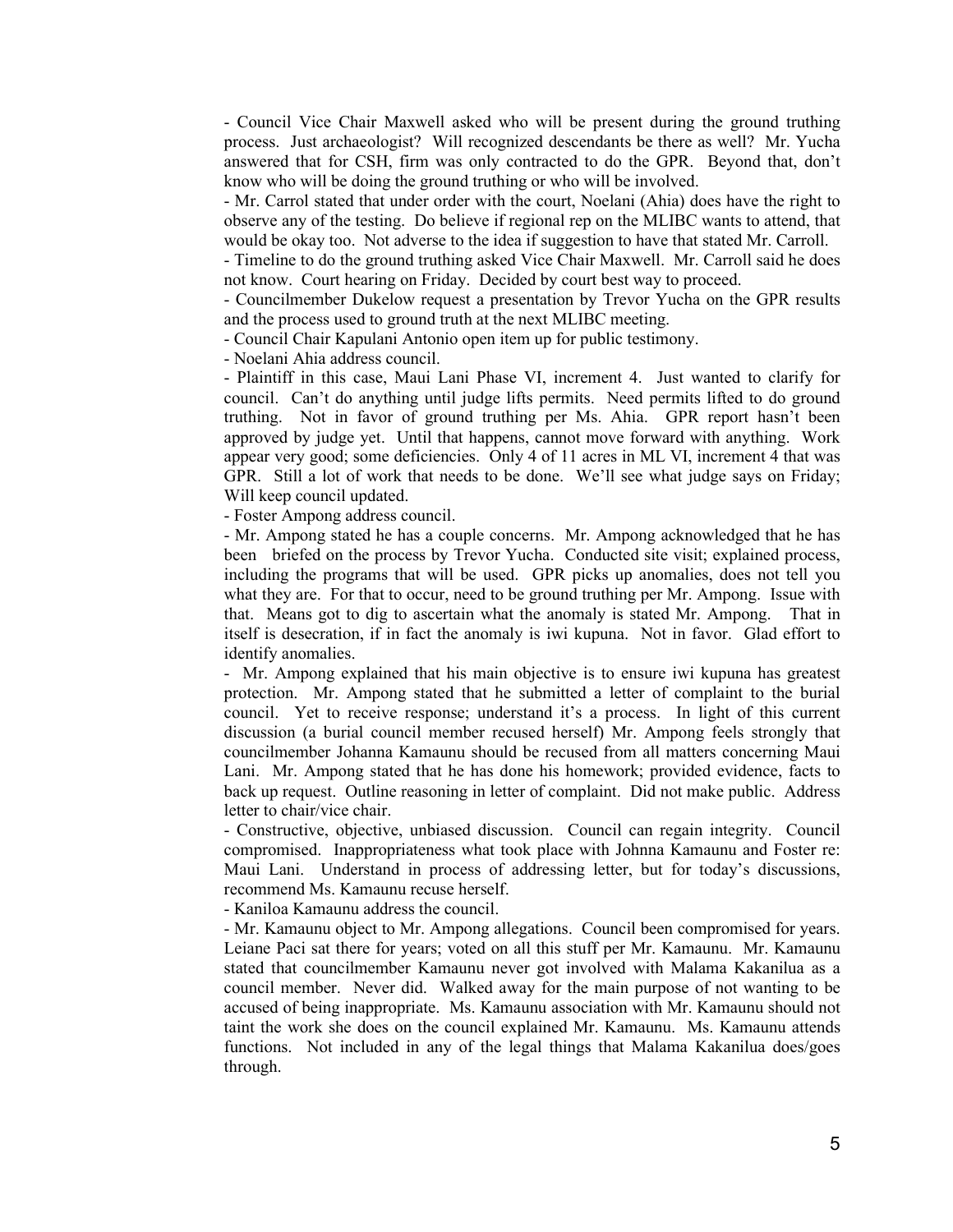- Again, if ask Ms. Kamaunu to recuse herself, need to go back through all previous agenda items that certain council members participated in (approved motions, recommendations, etc.) and address that. Otherwise, unfair and prejudicial.

- Anything to deal with Maui Lani is ridiculous. These are burial sites. All projects in Maui Lani has encountered iwi kupuna. Sad part, this body has allowed them to continue to do this. Appropriate action was not done 1) recuse Leiane Paci 2) Question the credentials of archaeologist. Issue was brought before council 10 years ago. Item was brushed to the side; never challenged per Mr. Kamaunu. Ongoing desecration of iwi kupuna is the fault of the inactions of the MLIBC stated Mr. Kamaunu. Central Plains??? Never Central Plains. Mountains/puʻu. 12 miles long, all the way from Māʻalaea to Kapuna.

- Clare Apana address council.

- Mr. Apana reconfirm what Mr. Kamaunu shared.

- Sorely missed Johanna Kamaunu presence with group. Thank her for keeping herself in a place where she can be neutral to make decisions. Reaffirm that that is true. For Wailuku not to have a representative on burial council in this important, ground-breaking process. Really remiss. As Mr. Ampong stated, believe that all want to see that iwi kupuna protected explained Ms. Apana. Greatest hopes that everyone can come together and protect iwi kupuna. Work it out in amicable and cooperative manner. Give greatest protective to iwi kupuna.

- Amy Halas address council.

- Ms. Halas state a few concerns. No archaeologist at SHPD. Last September (2018) Dr. Fariss left SHPD. Dr. Susan Lebo covering Mauna Kea, Waimanalo, Hanapepe and probably everywhere in between per Ms. Halas. Severe shortage of archaeologist. More money to be made private sector.

- Other concern is the history of Maui Lani has gone from Jeff Pantaleo to Lisa Rotunno-Hazuka to Nico Fuentes and now Trevor Yucha who is doing GPR. Ms. Halas stated that last meeting in May, Ms. Hazuka stated that both she and Jeff (Pantaleo) ready to move on. Ms. Halas encourage council to see what can do to preserve the docs of iwi. 1000 acres of Maui Lani Project development. Since sand miming (early 90's). Neller preserve (80's) in golf course. Please, before archaeologist depart, provide collective documentation of everything that's been found.

- No archaeologist at SHPD, who supervising the developers contracted archaeologist? DOCARE not certified archaeologist. Staff at History & Culture not certified archaeologist. Question SHPD approving activities if no qualified arch is SHPD Maui Office. Ms. Halas encourage council to conduct site visit. Land ripped open, orange fences. Blatant desecration. Now is the time to preserve Wahi Pana for future generations.

- Annette Heu address the council.

- Ms. Heu recommends everyone google (maps) this place. What you'll see is known burials that have been desecrated in area for years. Blue tarps; iwi kupuna desecration. If walk area, it is as though feral pigs have rooted that area. Very bothered by what has been said today by woman on council with integrity and class and love of Hawaiʻi than many people. Begged, cried on floor for recognition of iwi kupuna at Maui Lani. Recognition of Kakanilua explained Ms. Heu. Sat there for years; watched it unfold. Asked Mr. Ampong why involved now?

**-** Ms. Heu stated she has filed for descendancy under the name Ulili; 3 notations to Ulili in Wailuku; speak for Ulili in Wailuku. Ms. Heu thanked Johanna.

**-** Mr. Ampong address Chair Antonio. Can decision be made re: Johanna Kamaunu needing to recuse herself?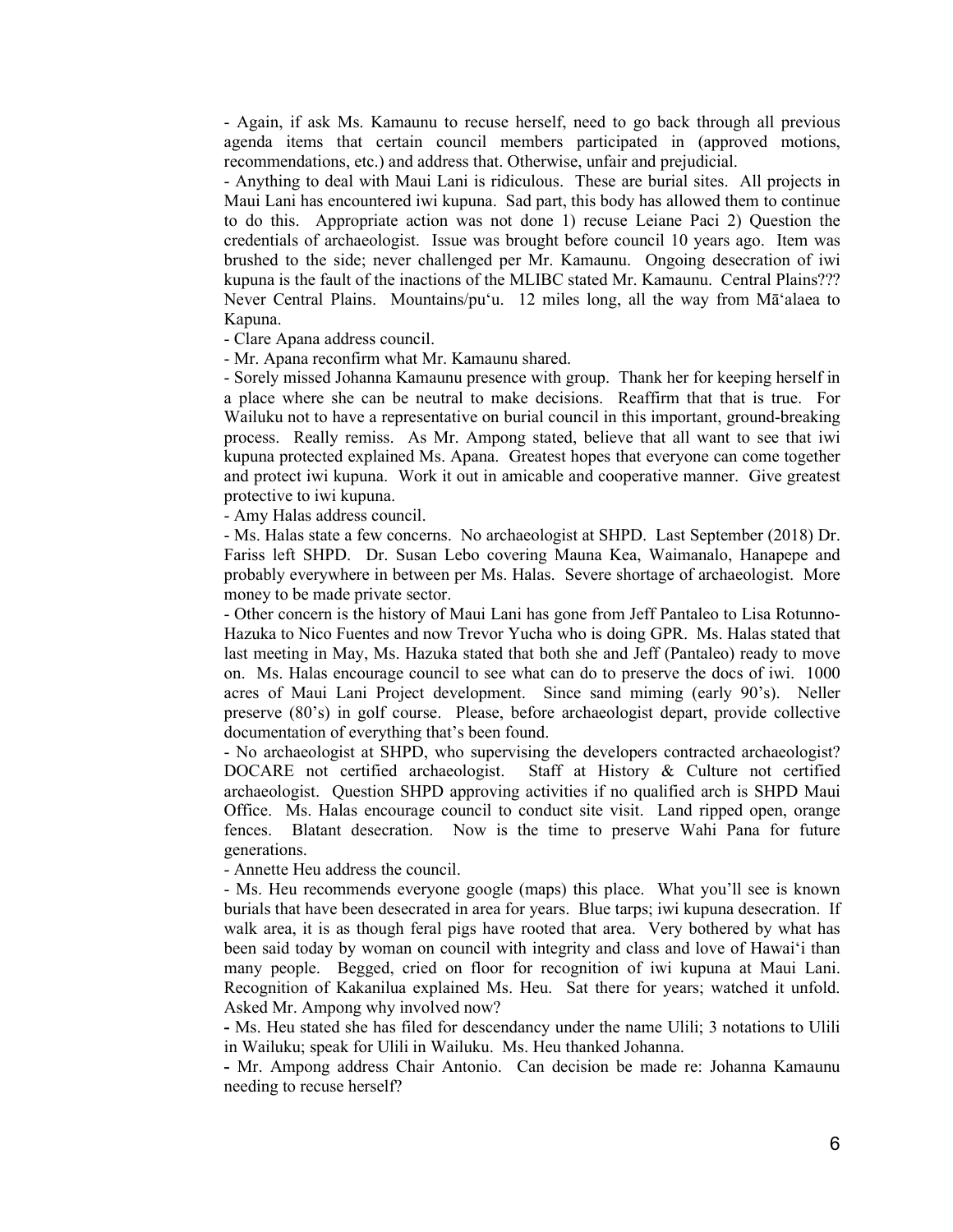**-** Council Chair Antonio replied that this will need to be discussed in executive session with the AG.

**-** Councilmember Dukelow wanted to clarify that item on agenda is update on Maui Lani Phase VI, increment 4. Not the issue of Ms. Kamaunu recusal. Continue with agenda and seek clarification from AG at the end of meeting.

**-** Discussions ensued among council of whether to go into executive session to discuss with AG or place item on future MLIBC agenda and discuss then.

**-** Chair Antonio close public testimony.

#### **VI. CORRESPONDENCE**

**A. Email Correspondence by Clifford Naeole on June 25, 2019 re: The Proposed Honokahua Pine Tree Modifications Project at the Ritz-Carlton, Kapalua, Ahupuaʻa of Honokahua, District of Kāʻanapali, Island of Maui, TMK(s): [2] 4-2- 004:021, and 014.** 

**Information/Discussion:** Discussion about the above e-mail.

- Clifford Naeʻole address council.

- Mr. Naeʻole wanted to clarify that despite what it says on the docket that he is there representing the Ritz-Carlton, Kapalua, Mr. Naeʻole is here on behalf of the Kiaʻi of the Honokahua preservation site (for the past 28 years).

- Concerns and intent that want to take care of before leave. Relationship with place of all years; sat on burial council. Mr. Naeʻole here, not at bequest of hotel, originally request by hotel to trim trees. Mr. Naeʻole stated that he said no. This was years ago. New ownership, managers, etc. After walking property, Mr. Naeʻole stated there is a clear and present danger to the public from these trees that have grown over 100 ft tall. With the winds of Kapalua, trees have started to topple onto the public areas (beach and burial site).

- Unaccomplished business, would like to have the permission to top trees down as much allowable, not to uproot any trees. Plan in place to clear all pine needles from sand dune that goes down to the beach. Replant the colors of the DNA; Pohuehue, Kaunaʻoa, Pau o Hiʻiaka, Naupaka. Want this to be on the sand dune rather than the destructive pine needles.

- Would like to get permission. If need site visit, that's fine stated Mr. Naeʻole. Trees at this point in time, per Mr. Naeʻole a danger to the public/burial site. When these trees topple, tend to uproot. When take the top (weight) off of them, trees will still grow explained Mr. Naeʻole.

- Mr. Naeʻole stated that Mr. Travis Kodani is accompanying him at this meeting. Mr. Kodani is a certified arborist and can testify to the condition of the trees and answer any questions.

- Councilmember Dukelow stated that she remembers issue coming before council a while ago. Councilmember Dukelow Mahalo Mr. Naeʻole for coming before council. Ms. Dukelow stated that it shouldn't be council kuleana to give permission to cut tree or any maintenance for that matter. Refence Honokahua Burial Site Agreement, section V. Site Management. *A management committee shall be set up and maintenance standards shall be established.*

- Mr. Naeʻole replied yes. For all these years, it has just been himself. Come before council for guidance. If forming a committee is the answer, please provide suggestions as to who and how to do this. Mr. Naeʻole stated his time here is nearing its end, maybe another year or so. Would like to see to it that these things get done.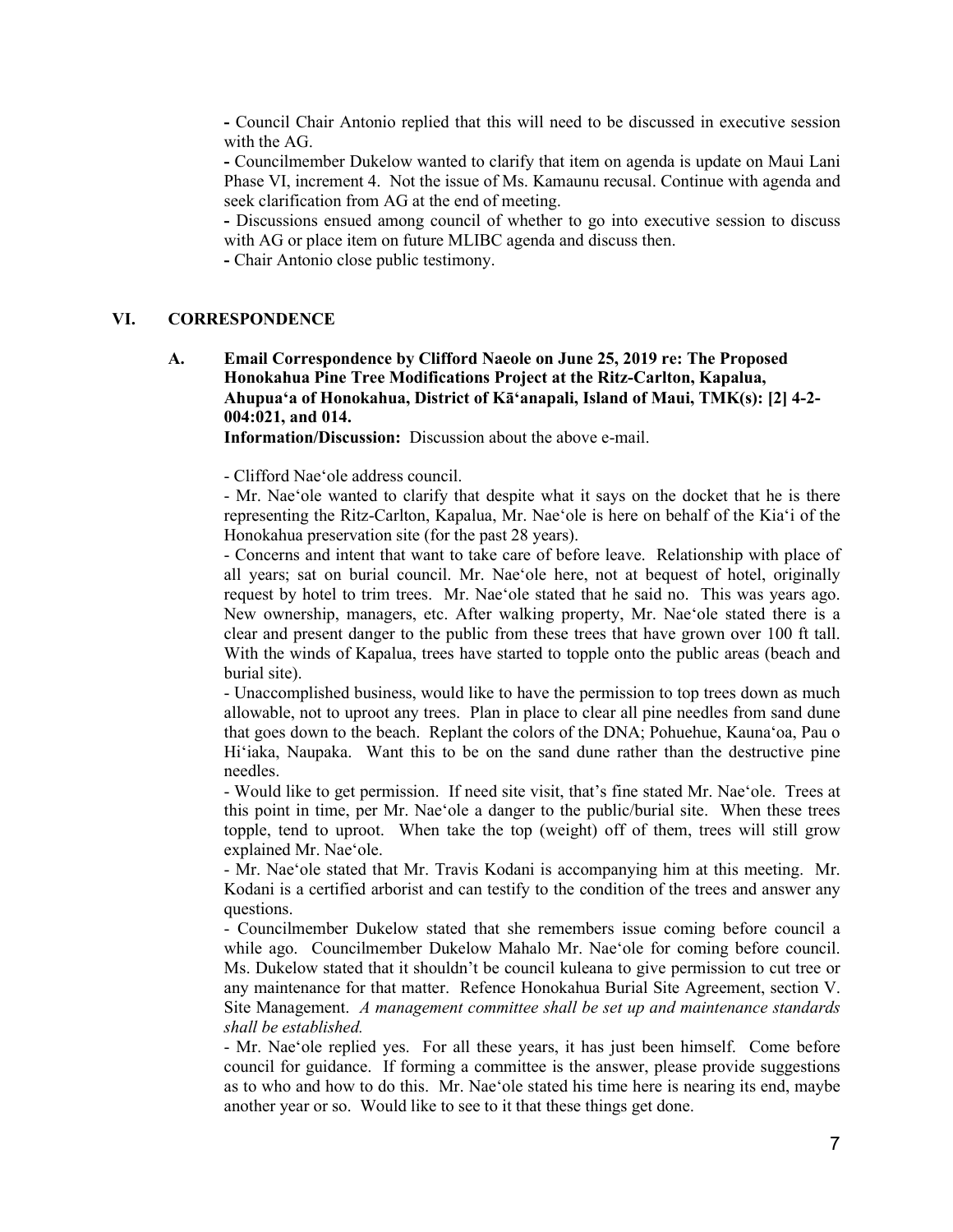- Original agreement formalized in 1989. Committee hasn't been formed; problematic explained Councilmember Dukelow. That is something that needs to happen.

- It will happen stated Mr. Naeʻole. Next step to figure out the provisions in the agreement. All parties involved when agreement made; unsure if some of the parties still around, in business explained Council Vice Chair Maxwell. Sounds like a pressing issue. Would like council updated on progress.

- Travis Kodani address council.

- Part of the initial cleanup of the Honokahua site. Mr. Kodani works for Haiku maintenance who is in charge of the ongoing maintenance within the burial ground. One of the things Mr. Kodani has been speaking to Mr. Naeʻole about is creating a long-term preservation plan to mitigate future natural disasters, being that it's on the shoreline. The issue with the current landscaping, is with this species of plant currently growing, which was introduced to Hawaiʻi as means of wind break and soil erosion prevention, is that it creates a monoculture. It works well, until it doesn't per Mr. Kodani. Leaf litter chokes out and has poison in pine needles that doesn't allow germination; inhibits any type of plant diversity. Long term erosion control, best to have diverse plant material per Mr. Kodani. Long term preservation plan. Introduce native species to protect area.

- Council Chair Antonio open item up for public testimony.

- Leinaʻala Vedder address council.

- Ms. Vedder does support the efforts of Mr. Naeʻole before he leaves onto his next journey. Very aware of the MOA that was signed. 4 agencies that signed the MOA. Ms. Vedder is part of one of the NHO's. The NHO continues to do cultural work. Ms. Vedder states that perhaps she can work with Mr. Naeʻole at some point in time.

- One of the concerns is removal. Top it off. Need to be sure removal doesn't cause any type of massive disturbance. Accepted burial treatment/preservation plan. Items that were discussed previously. To keep preservation as is; preserve in natural context. Signage; encourage mahaʻoi. Safety of burials/peoples.

- Council Chair Antonio close public testimony.

**B. Kalawaiʻa ʻOhana Dilemma on The Sinking of Family Graves, Kalawaiʻa Cemetery, Site 4969, located at Maliko Point, 2175 Hana Hwy, Ahupuaʻa of Haʻikū, District of Hāmākualoa, Island of Maui, TMK: [2] 2-7-004:028. Information/Discussion:** Discussion about the above item.

- Recognized Lineal Descendant Lianne Maddela address council.

- Ms. Maddela stated that nearly 20 years ago, grandma stood at same podium. Different council; same problems.

- Worked for state for 10 years. Understand all get rules, laws, by-law need to follow. All get kuleana

- Ms. Maddela said she's been caring for area for over 2 decades. Maliko has over 29 different unidentified burials/features. 2 burials that are marked with headstones. It's been sold twice. Someone just died back in June. Gone for a year, taking care of ʻohana. 2018, went to cemetery to find it covered in 8 feet of grass, haole koa and call kinds of stuff per Ms. Maddela. Holes behind headstones, holes with PVC pipe sticking out of ground. Pohaku misplaced. Been making calls to all kinds of agencies seeking help. Reached out to SHPD Burial Specialist Kealana Phillips. Didn't meet up until last month. Pohaku, bank of Maliko falling apart. Spoke to Representatives of the estate. They said they won't help per Ms. Maddela. Site was never recorded. So, they don't have to help explained Ms. Maddela. Never recorded 20 years ago; no body made sure of it. In October, sent Kealana an e-mail to let him know. Don't know what to do. Ms.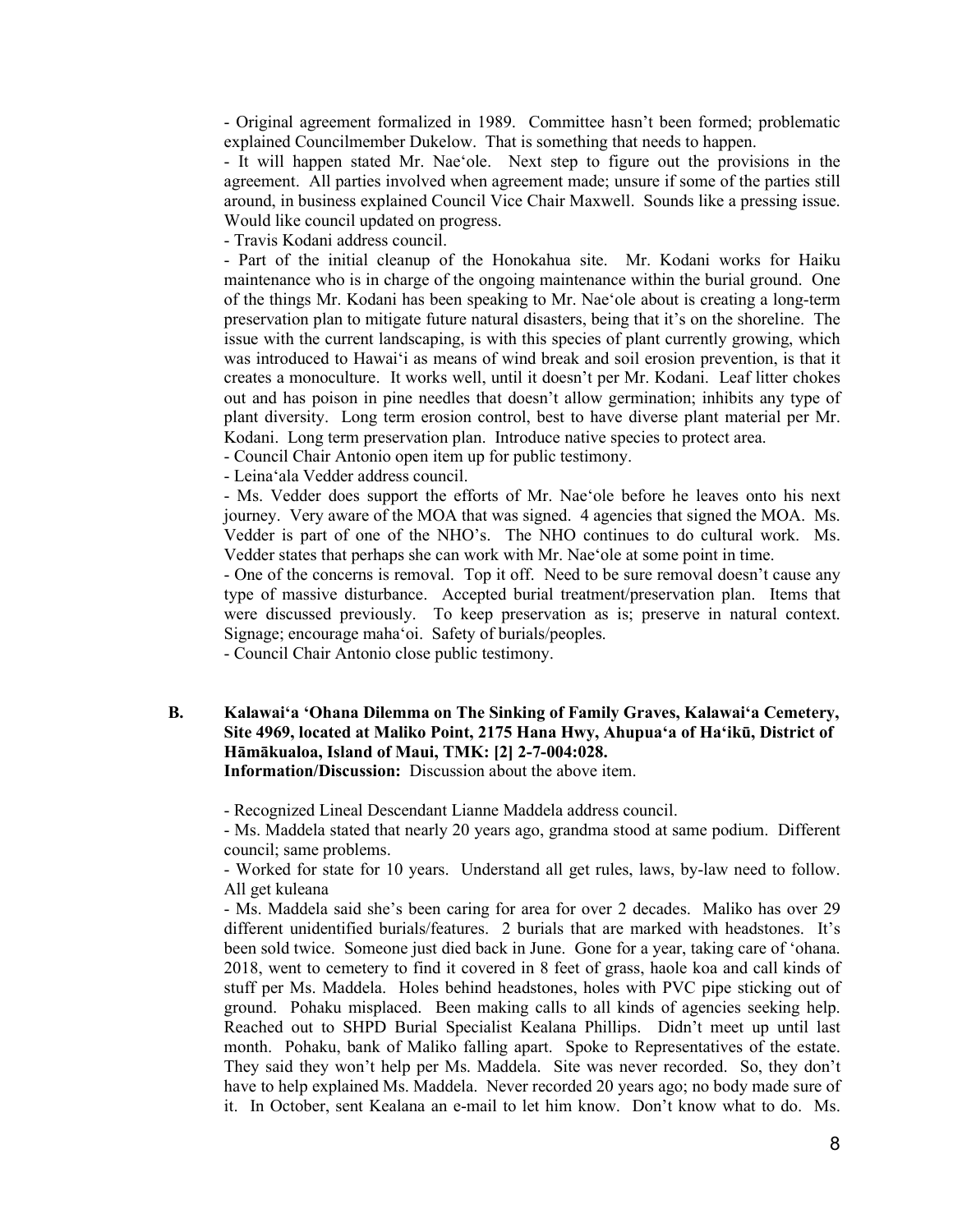Maddela question whether iwi is there or not. Come before council so not to allow 20 more years of inaction to go by. Family has kuleana to iwi, so does council as well as department.

- Ms. Maddela states that they work hard. Sometimes, abandon vehicles block access. Argue with people partying. Been stressing gates, signage.

- Ms. Maddela states that need burial preserve to be recorded. Home is currently in foreclosure now. Bank in control. No access for kupuna. Ms. Maddela explained that she had to cut new stairs. Still using those stairs today. Stairs provided by landowner was included in the original, approved preservation/burial treatment plan (1990). Landowners need to be held accountable if they are not abiding by provisions in the accepted plan.

- Past archaeological work was good. Redwood coffin, unidentified next to Maliko burials. Unfair that 20 years later (current generation) need to go before council and plead for help. Kupuna unable to access burials.

- Council Chair Antonio reference the measures listed in the Archaeological Preservation Plan and Burial Treatment Plan. Council Chair Antonio asked because site was not registered, does that mean current landowners do not need to follow provisions? Iwi suffer; landowners get away with it because no regulations.

- Council Chair Antonio seek update from the Department.

- SHPD Burial Specialist Phillips explained that the plan Dana Hall (Isaac) offered to assist with the recordation process with the Bureau of Conveyances. At this point, working on setting up a meeting with the ʻohana, department and Aunty Dana and Isaac to discuss process moving forward.

- Ms. Maddela said that she spoke to Aunty Dana. Went to her seeking guidance on how to proceed. Day after meeting with Aunty Dana, Ms. Maddela said she received email from Kealana seeking a meeting.

- Ms. Maddela said it was saddening it took Aunty Dana intervening for her to get a response from SHPD.

- If everyone did their jobs, would not be in current situation.

- Ms. Maddela is here before council requesting something be done. Gate?

- Council Chair Antonio asked about gate. Where would that be? Ms. Maddela replied at the entrance to road. (remnant old Hana belt road). That is how family gain access to preserve. Council Chair Antonio asked who owns the road? Ms. Maddela replied that she recently met with Daniel Ornellas, head of DLNR State Land Management Division. It's a tricky situation. A&B / State.

- Council Chair doesn't know council's prevue when it comes to the road. However, Chair Antonio is happy Ms. Maddela come before council so that council is aware of situation and can kokua.

- Councilmember Kamaunu mentioned that part of the problem is the landowner didn't sign the document. Because landowner didn't sign document, state couldn't follow through with recordation. So much has transpired. Council agreed to burial treatment plan (approved it). Despite land having changed hands a couple of times. Agreement is still standing for the burial council. Falls under those laws where landowner not maintaining. Damaging the cemetery. Responsibility that needs to be addressed. Possible penalties stated Ms. Kamaunu.

- Ms. Maddela reminded council that landowner passed away. Working with trustees of his estate (representation expires Jan 2021). Home in foreclosure.

- Council Vice Chair Maxwell stated he is curious to hear about mitigation. If make motion, what happens? Burial treatment in place; stronger than motion. What can be done to remedy this situation for ʻohana moving forward.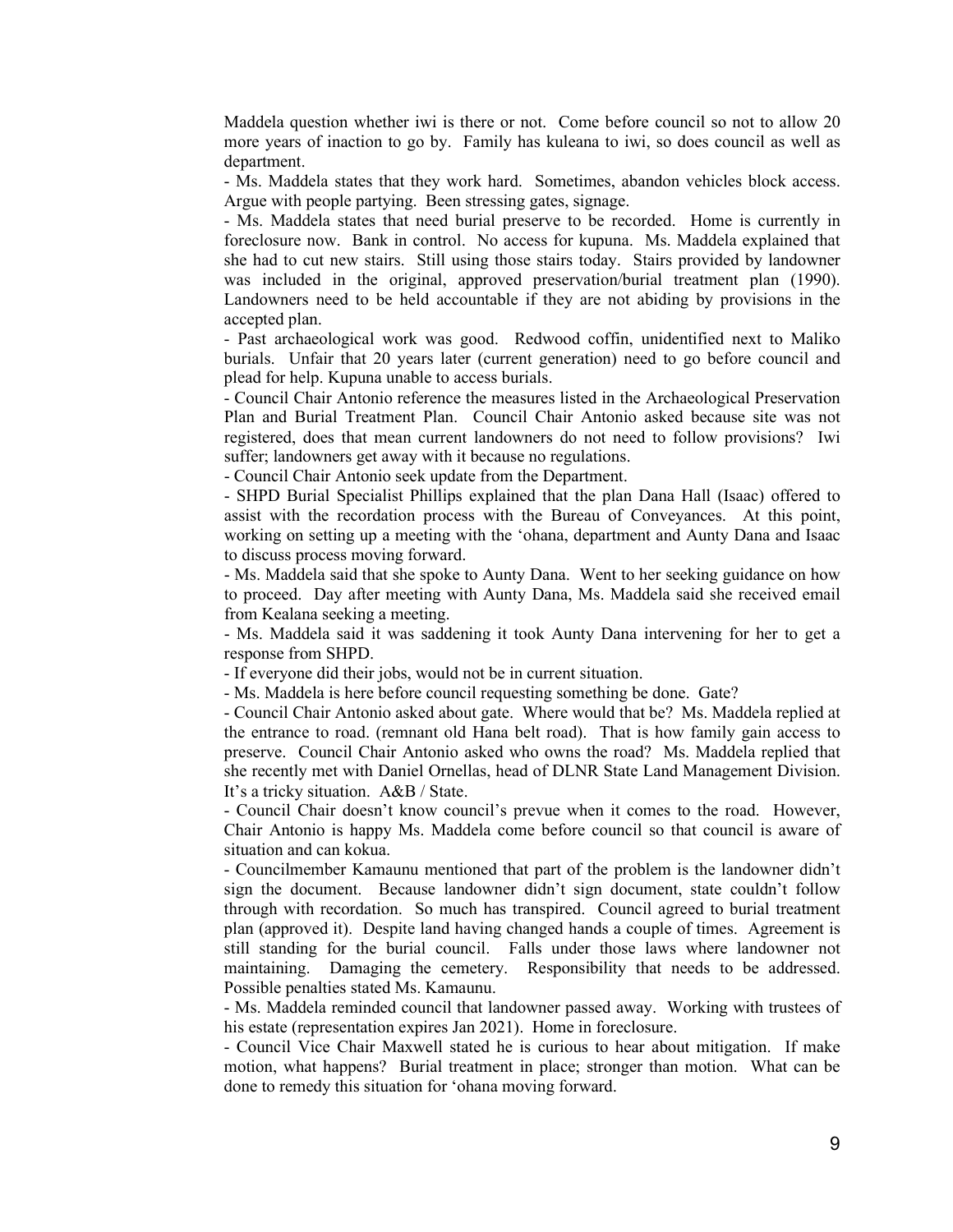- Trustees of estate in Arizona. Property management company, real estate agent was residing in home for the past three years per Ms. Maddela. No brokers license. Ms. Maddela filed complaint with Elite Pacific Properties; moved her out of house.

- Council seek clarity as to what is recorded. Ms. Maddela stated that when you register burial, it should be listed as an Encumbrance when you do a title search.

- Council Vice Chair Maxwell asked what SHPD has done re: enforcement of burial treatment plan.

- Burial Specialist Phillips stated that a motion, a request coming from the council would be a good idea. Mr. Phillips explained that any inaction by the department was not intentional. On my end, stated Mr. Phillips, just didn't know what to do; how to proceed. Mr. Phillips stated that he sought help from DOCARE. It was more of fact finding. Mr. Phillips explained he wanted the officer to get statements from both parties involved. Mr. Phillips recently found out that the DOCARE officer that was in charge of investigating no longer works for DOCARE; did not get any follow up info from him. Requested report from DOCARE. Outside of that, working with Aunty Dana and Isaac to record the plans with the BOC. That's where we are at right now stated Mr. Phillips. Mr. Phillips did mention stairs. It's listed as a measure in the plan (landowner would make stairs for family to access site). That's something that should be immediately be looked into per Mr. Phillips. Signage was also a concern by the ʻohana. Example of signage (verbiage, language) in plans. Wanted to talk to Aunty Dana about that explained Mr. Phillips. Mr. Phillips referenced signage at Kaulahao. Perhaps can do something similar.

- Any contact with landowner/trustee of estate asked Chair Maxwell. Mr. Phillips replied that his last communication (via email) was back in February. Mr. Phillips stated he recently sent another email seeking an update on status of property; no response as of today.

- Emergency situation warranted. Dry grass (fire hazard). Fire requirement for large properties stated Councilmember Kamaunu. Push for something to happen sooner than later.

- Councilmember Dukelow asked 1) who enforces the implementation of preservation plans 2) what is penalty for not following.

- SHPD, Cultural Historian Ikaika Nakahashi replied that it is his understanding that enforcement is the responsibility of SHPD, in conjunction with DOCARE. DOCARE is the official investigative, enforcement branch within the state. DOCARE could give them citation? Yes.

- Councilmember Dukelow stated possible ideas for motion. Important to keep landowner held accountable. Send something to DOCARE to investigate immediately. Issue some kind of decision, regarding care of place. Once investigation underway, DOCARE do report, send to SHPD. SHPD evaluate and decide on penalty. Investigation will center around non-compliance with BTP/Arch Preservation Plan.

- It's a historical site. Site is registered. Site # 50-50-4969. Law says 30-60 days to respond to become compliant per Ms. Kamaunu. Can register despite no signature by landowner?

- Council discuss motion.

- Councilmember Kamaunu question sinking of graves. Irrigation, old county waterline. Private well. Dug up preservation area to put in sprinklers. Ms. Maddela asked landowners to turn off water. Cemetery went dry.

**- Councilmember Scott Fisher make motion: The Maui / Lānaʻi Islands Burial Council requests that the following, for the Kalawaiʻa Cemetery located at Maliko Point, 2175 Hana Hwy, Ahupuaʻa of Haʻikū, District of Hāmākualoa, Island of Maui, TMK: [2] 2-7-004:028 be implemented:**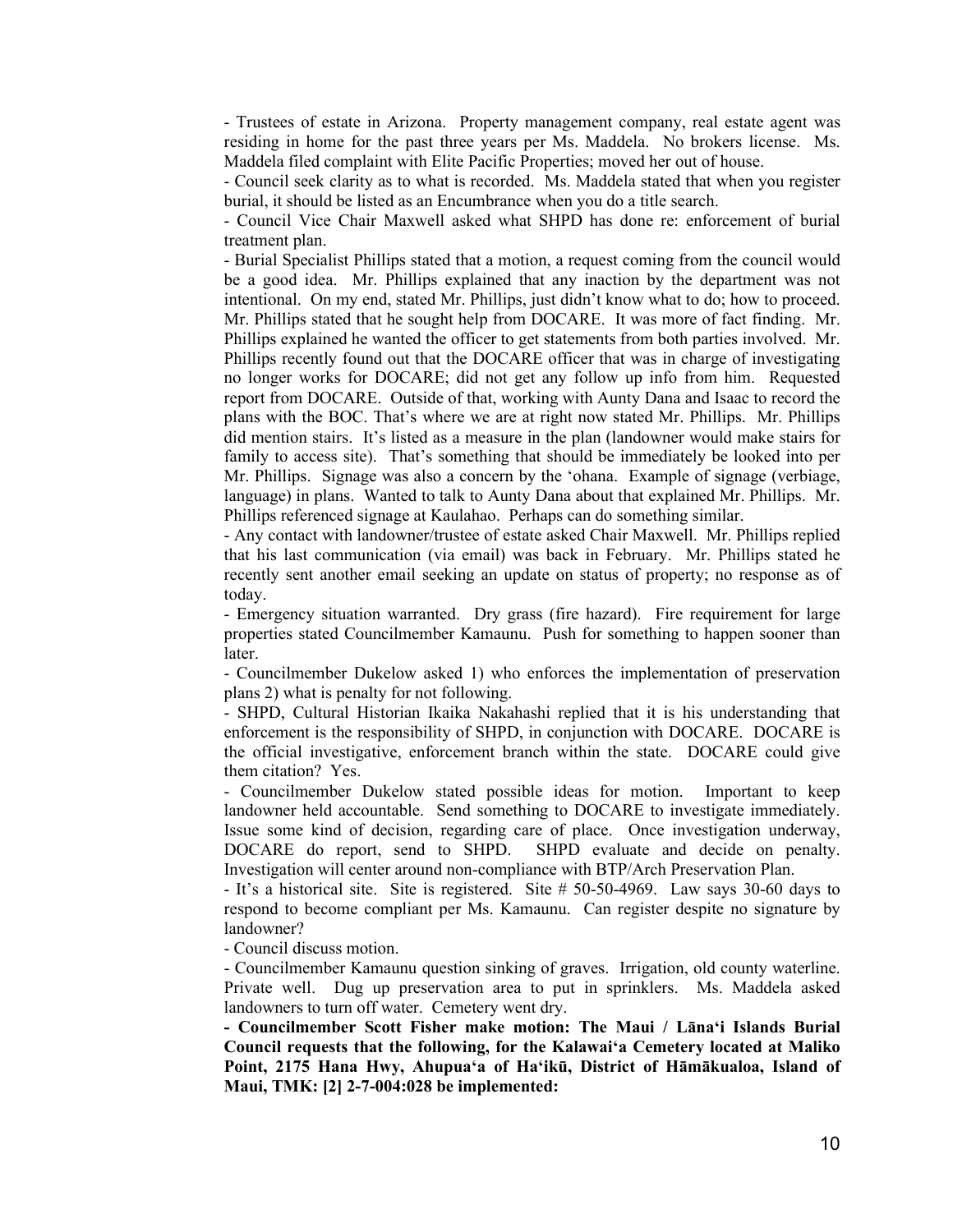**1) The Burial Treatment Plan and Archaeological Preservation Plan are recorded with the State of Hawaiʻi Bureau of Conveyances.**

**2) Immediate adherence to the Preservation Plan, including access for lineal and cultural descendants, removal of accumulated trash, and reduction of fire fuel load.** 

**3) Non-compliance is investigated by DOCARE to determine past violations to historic sites on property.** 

**4) Request presence of lineal and cultural descendants and Homeowner or it's representatives at the November 2019 MLIBC meeting in order to provide update on progress of motion.** 

- **- Councilmember Kahele Dukelow second motion.**
- **- Councilmember Fisher – "aye"**
- **- Council Vice Chair Maxwell – "aye"**
- **- Council Chair Antonio – "aye"**
- **- Councilmember Dukelow – "aye"**
- **- Councilmember Kamaunu – "aye"**
- **- Councilmember Peʻelua – "aye"**
- **- Councilmember Nakanelua – "aye"**
- **- No "nay"**
- **- Motion Carries**

- Councilmember Kamaunu wanted to make sure 1 month enough time for family to attend next meeting. Confirmed that U.S National Bank holds the forfeiture.

Council Chair Antonio open item up for public testimony.

-Leinaʻala Vedder address the council.

- Ms. Vedder stated she is in support of Kalawaiʻa ʻohana. Discussion good to ensure preservation plan followed; easement in place to allow access for family. To take care.

- Ms. Vedder ʻohana from area. Ms. Vedder implore department to assist with registering of cemetery; part of deed (go along with deed). Regulations/buffers in place to protect. Important to go along with deed stated Ms. Vedder. Property has changed hands a number of times in the past two years. Need to protect sites; trails, access for lawaiʻa. County and Planning Commission assistance.

- Daniel H. Awai III address council.

- Mr. Awai III explained that his grandparents occupied property below on Paia side (early 30's). Father took over late 60's. Mr. Awai III lived there from 1988-2011, when lease was up. Mr. Awai III stated that there are graves on that side of the point (Paia side of Maliko Bay). Mention to A&B. Mr. Awai III stated he wants to make sure graves documented. A lot of family ashes in the bay itself per Mr. Awai III.

- Vice Chair Maxwell asked if any burials registered with SHPD. Mr. Awai III answered he is not sure. Just heard about MLIBC meeting; first time attending. Wanted to share; last one to live there. Sympathize with family. Mr. Awai III stated he has had his own problems as well.

- Councilmember Nakanelua asked how does one register a burial. SHPD Cultural Historian Nakahashi replied that the applicant would fill out the paperwork (registration). SHPD will confirm and register. Mr. Nakahashi stated that anyone can register. If property is owned by someone other than applicant, would need permission from landowner to access property and verify burial. Once burial verified, registered, SIHP number given.

- Council Chair close agenda item.

#### **C. E-mail Correspondence by Councilmember Kahele Dukelow on June 10, 2019 re: Status of The Implementation of Motions made at the May 2019 MLIBC meeting**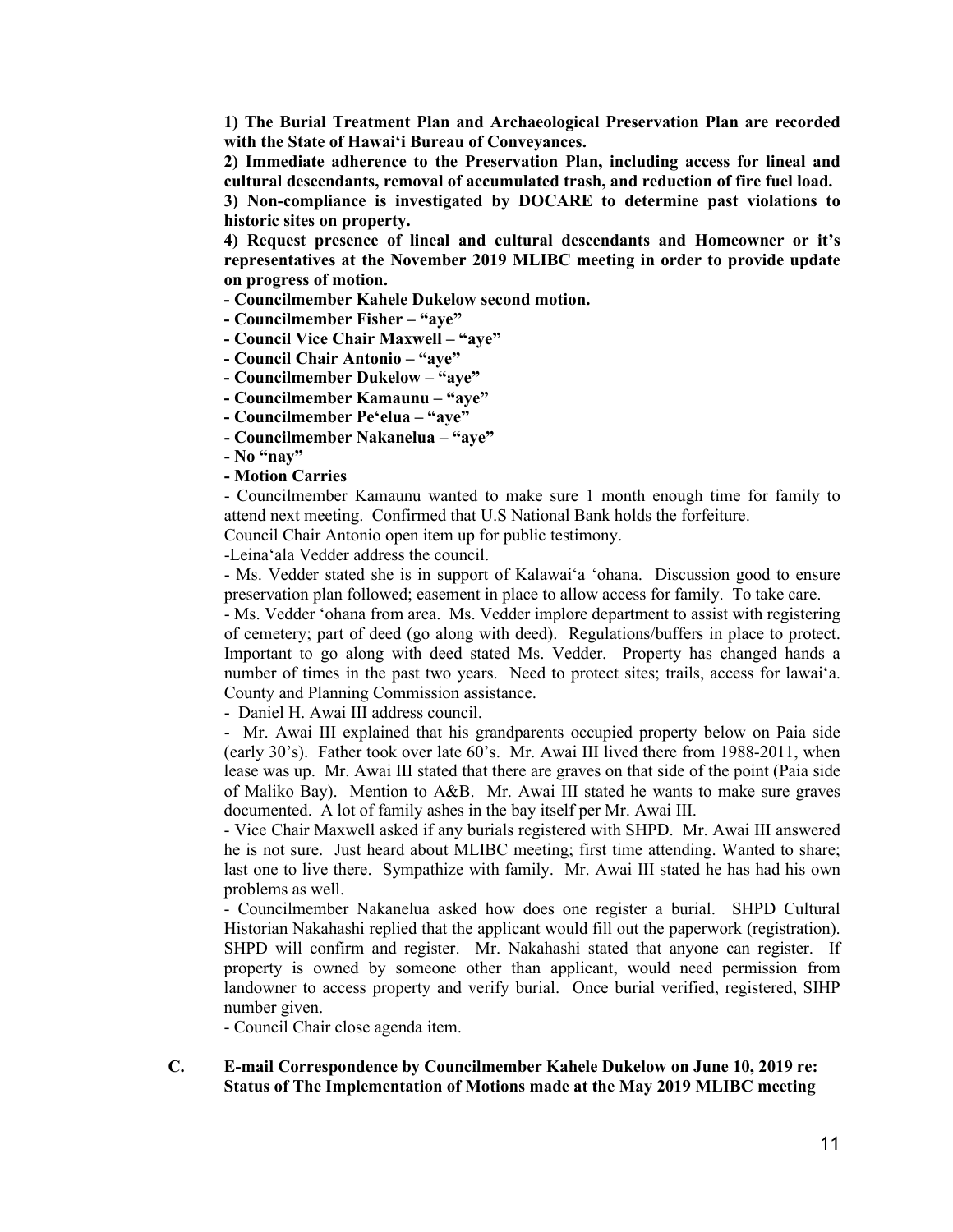#### **and a Status report of Previous MLIBC Motions, Maui Lani Subdivision Phase VI, Ahupuaʻa of Wailuku, District of Wailuku, TMK: (2) 3-8-099: pors. Information/Discussion:** Discussion about the above e-mail.

- Councilmember Kahele Dukelow address council regarding agenda item

- Councilmember Dukelow stated reasoning for requesting item on agenda. A way for council to ensure motions documented, communicated and see if adhered to/followed by landowner.

**-** Councilmember Dukelow read aloud 7 motions that were passed at previous council meetings; council wants update:

- May 16, 2018 – MLIBC recommends the Maui Lani Landowner conduct consultation with the Maui Lani Community (Lineal and Cultural Descendants, Malama Kakanilua, and Aha Moku) to discuss the expansion of buffers and other related issues, in order to provide appropriate protection and to protect integrity of iwi kupuna in the Maui Lani Phase 6, increment 4 work area.

- Mike Carroll, attorney for Towne Realty address council

- With respect to issue. Halted in work. No work proceeded forward on project (court stoppage). Date of that asked councilmember Dukelow. TRO - April 2019. At this point, agreeable to meeting with lineal and cultural descendants, Malama Kakanilua and Aha Moku. Per Mr. Carroll, it is his understanding that Noelani (Ahia) recognized and at previous council meeting, more cultural descendants were recognized. Yes.

- Happy to consult with Noelani and others as requested by council stated Mr. Carroll.

- Councilmember Dukelow wanted it noted that the motion was passed in May 2018 (year before judge issue TRO).

- October 17, 2018 – MLIBC challenges SHPD designation of the finds in Phase 6 as inadvertent; Should be designated as Previously Identified. MLIBC recommends any finds at Maui Lani Phase 6 moving forward be designated as Previously Identified (not inadvertent).

- With respect to this item, this issue was address by court case and preliminary injunction. Provided copy of court's ruling at last council meeting explained Mr. Carroll. Paragraph 54-62. Mr. Carroll stated, in brief, iwi kupuna discovered after AIS and during construction and associated archaeological monitoring, classified as inadvertent; jurisdiction SHPD. Procedure involves once find discovered, reported to SHPD. SHPD undertake process to evaluate discovery and to decide to preserve in place or relocate HAR 13-300-31.

- Mr. Carroll also stated that he believes Attorney General provided opinion to the council re: this issue as well.

- Councilmember Dukelow stated council understands what the law is. What council asking of Mr. Carroll's client (Towne) is to voluntarily change classification to allow a different process to occur.

- Mr. Carroll stated he doesn't know if practical at this point. Have reached out to Noelani to see if there's some way to resolve the case. Interested in talking to her to find some sort of resolution to make everyone relatively happy with process. Open to discussions that involve more input from council and more authority from council. Don't know if this proper venue to discuss. Mr. Carroll stated happy to work with Noelani (and others) to see if some sort of resolution can be reached. Realized great disagreement stated Mr. Carroll.

- Councilmember Kamaunu question council prevue with respect to how to treat remains when found. Definitions ??? stated Councilmember Kamaunu. Sit on council to look after our cultural rights explained councilmember Kamaunu.

- Councilmember Dukelow stated Inadvertent vs Previously Known.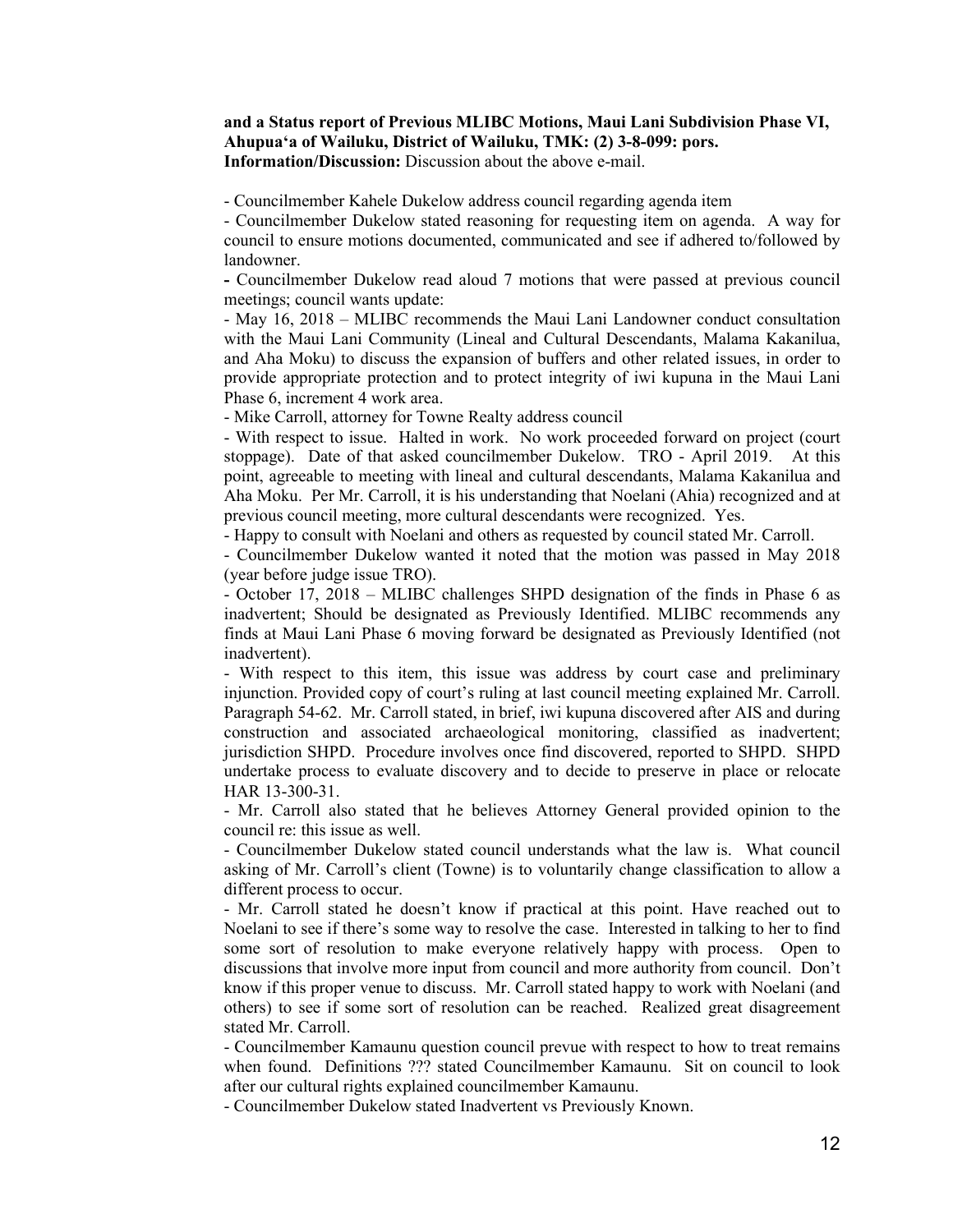- October 17, 2018 – MLIBC requests Towne Realty provide following information 1) comprehensive, up to date map of iwi kupuna found in Maui Lani Phase 6 and 2) accounting of the number of iwi kupuna found at Maui Lani Phase 6.

- Mr. Carroll stated currently TS 185 iwi kupuna, or partial remains that have been found, documented on map. Currently at 186. Recent discovery of scattered remains (June 22, 2019)

- Based on these numbers, councilmember Dukelow wanted Mr. Carroll to understand why council requested Towne to consider voluntarily changing designation, which would ultimately change jurisdiction and process.

- Broaden boundary of burial reserve. Heavy concentration; connected to other heavy concentrations near-by. At some point has to stop!! 186 enough? More? Stated Councilmember Dukelow. Burial Concentration. Burial Site. Huge issue in community. Trying to fit more lots in area, is it worth it? How many more lots needs to be fit into area? Or can just do humane thing, let's broaden our protection and give up some lots asked councilmember Dukelow.

- Mike Carroll responded that majority of burials located within preservation boundaries. Preservation areas have been expanded, as more iwi has been located. Preservation area can be expanded even further if more iwi found through the process per Mr. Carroll. Towne interest is to work with community and protect iwi that is on site. Mr. Carroll referenced map. Majority iwi located within designated burial preserve area. Few located in roadway; will need to be addressed.

- Sewage Corridor. Only way build rest of subdivision, need to get it in. Every time they dug, no matter what technique used, they discovered iwi near the puʻu per council vice chair Maxwell.

- Councilmember Dukelow understands where the landowner stands; wants landowner to understand where council is at. Time to cut loses???

- Council vice chair Maxwell referenced Q & A between MLIBC and deputy AG: Can we get a written response regarding whether the entire Maui Lani Phase 6 can be declared a burial site? The first line of the response reads vice chair Maxwell is that based on the information provided regarding Maui Lani Phase 6, it does not appear that all of Phase 6 can be designated a burial site.

- Vice chair Maxwell stated that the desire for the council was to designate not all of Phase 6; only increment 4 where the majority of the burials are located. The word "all" in the AG response is also interesting per Mr. Maxwell.

- March 6, 2019. MLIBC request the attendance of the landowner of phase 6, increment of the Maui Lani Development to appear at the next burial council meeting to answer questions related to this project. Mahalo nui stated councilmember Dukelow. You have come.

- March 6, 2019 MLIBC recommends the cessation of all earth moving work at Maui Lani Phase 6, increment 4, pending further archaeological investigation and exploration and determination of an adequate burial preserve area. Councilmember Dukelow that that has already been done. Done because of the lawsuit and not this motion.

## **- Councilmember Scott Fisher Excused from meeting at 12:03PM**

- Councilmember Dukelow requested for council to be kept apprised re: any communication/consultation with the recognized cultural descendants, Malama Kakanilua and Aha Moku. Expansion of buffers in Phase 6, increment 4. Possibly including all of increment 4. Burial Preserve. 3 homes being built in increment 4. On hold now.

- Mr. Carroll stated that vertical construction done. Only thing needs to be done is driveway and utilities leading to property.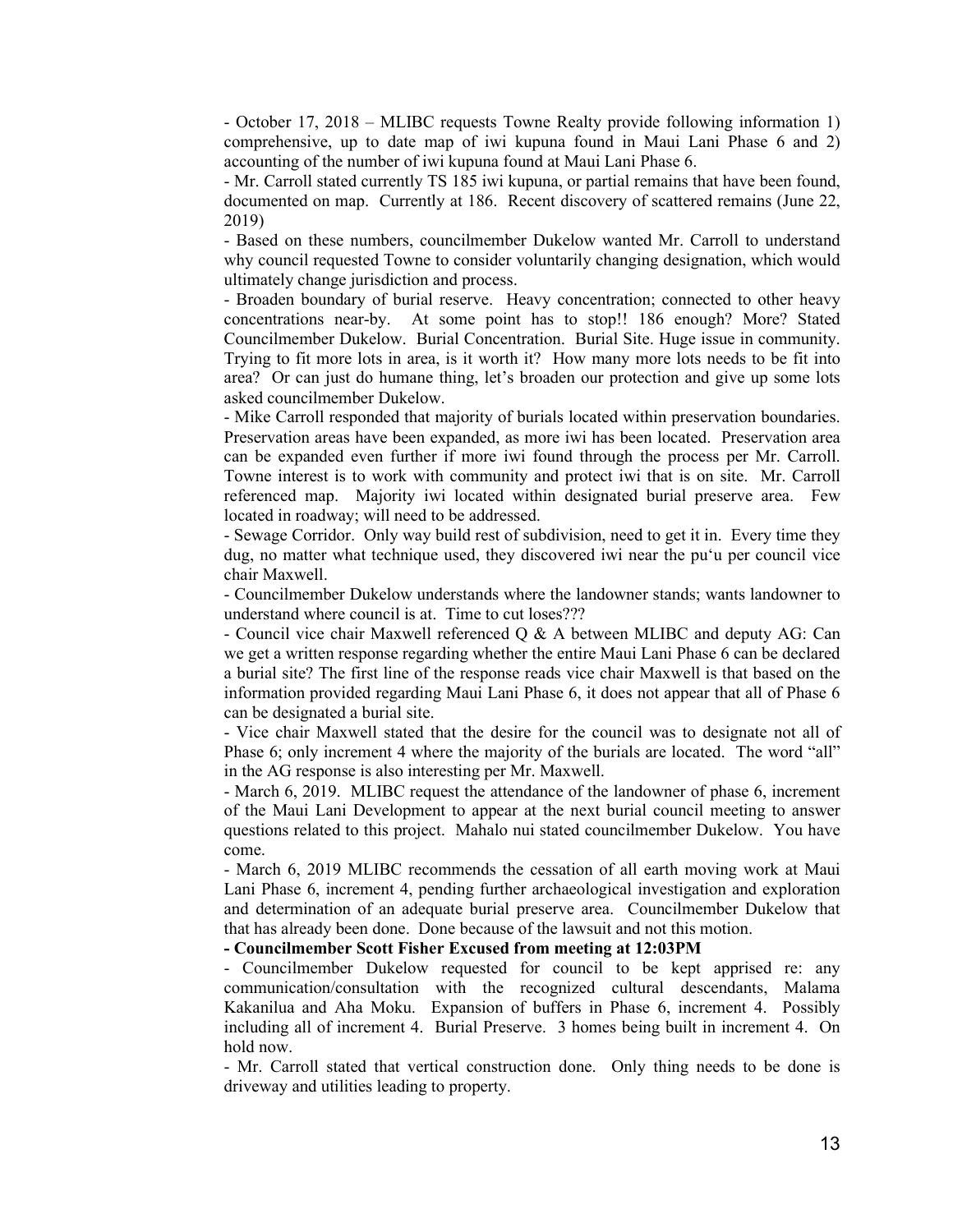- Burial ground designation asked councilmember Kamaunu. Who designates things to be burial grounds asked councilmember Nakanelua? Tried already stated council.

- Councilmember Dukelow read  $Q \& A$  between council and deputy AG. Per the deputy AG, the designation of a burial preserve area occurs when the burial treatment plan is approved, not at this stage in the process, since it is the burial treatment plan that proposes treatment of burial sites and the creation of burial preserve areas (definition of burial treatment plan - HAR section 13-300-2.)

- Council Chair Antonio open item up for public testimony.

- Noelani Ahia address council.

- Ms. Ahia asked for clarity re: Q & A between council and deputy AG. Specifically question re: designation of remainder of Maui Lani Phase 6, increment 4 as a burial preserve area.

- Councilmember Dukelow stated he had just read response from AG.

- Ms. Ahia stated the problem is that was posed as a question to the AG. Motion council made, the way 13-300-31 works as explained to Ms. Ahia is that burial council take testimony from community about burials in area. Then burial council make determination whether or not it's a known burial area. Then burial council forward to SHPD; they make final decision.

- Not council question. Question that came from SHPD stated councilmember Dukelow.

- Ms. Ahia asked if SHPD made a response to the motion made at the May 2019 meeting to either confirm or deny that Maui Lani Phase 6, increment 4 is a burial site based on the testimony that was given by the public and received and approved by burial council?

- Really good question; not aware of answer at this time explained SHPD. Just to clarify and put on record, motion that MLIBC made at the May 2019 meeting asking either SHPD/DLNR to confirm or deny based on 13-300-31, was ignored by SHPD, still left unanswered.

- Response from AG stated council. Not a response to the motion; wanted to get that point stated on record explained Ms. Ahia. No follow thru by SHPD.

- Second motion wanted to be discussed by Ms. Ahia from March 6 re: remainder (increment 4) to be in preservation; boundaries determined by Wailuku rep and descendants. Ms. Ahia wanted council to know that it was supported by OHA. Meeting already occurred; councilmember Kamaunu and Ms. Ahia made boundary to include, as was suggested by Dr. Fariss, to look at whole thing in context.

- Kaniloa Kamaunu address council.

- Mr. Kamaunu wanted clarity re: the number of burials. Question accuracy of numbers. No reports filed according to court case. Only 1 submitted per Mr. Kamaunu (info came from Ms. Rotunno thru court case). Motion should be made to see it as a whole (site). It was once; unique. Only Maui had it (dunes) per Mr. Kamaunu. No remnants. Everything flattened. More reporting should be done explained Mr. Kamaunu. Form filled out for transparency.

- Councilmember Dukelow asked the department to clarify the process of when human skeletal remains are found (inadvertent).

- Burial Specialist Phillips reference HAR 13-300-40- inadvertent discovery of human remains.

- Burial Specialist Phillips confirms that SHPD fills out an internal form (inadvertent discovery form). A tally of all burials discovered is kept.

- Asking for comprehensive overview of burials in area for years stated Mr. Kamaunu. Haven't received anything. From SHPD or Arch. Nothing.

- Mr. Kamaunu stated that no guidelines for archaeology in Hawaii.

- Councilmember Nakanelua wanted to confirm that SHPD has info re: all burials found. Yes. That's correct replied SHPD. Public record asked councilmember Nakanelua.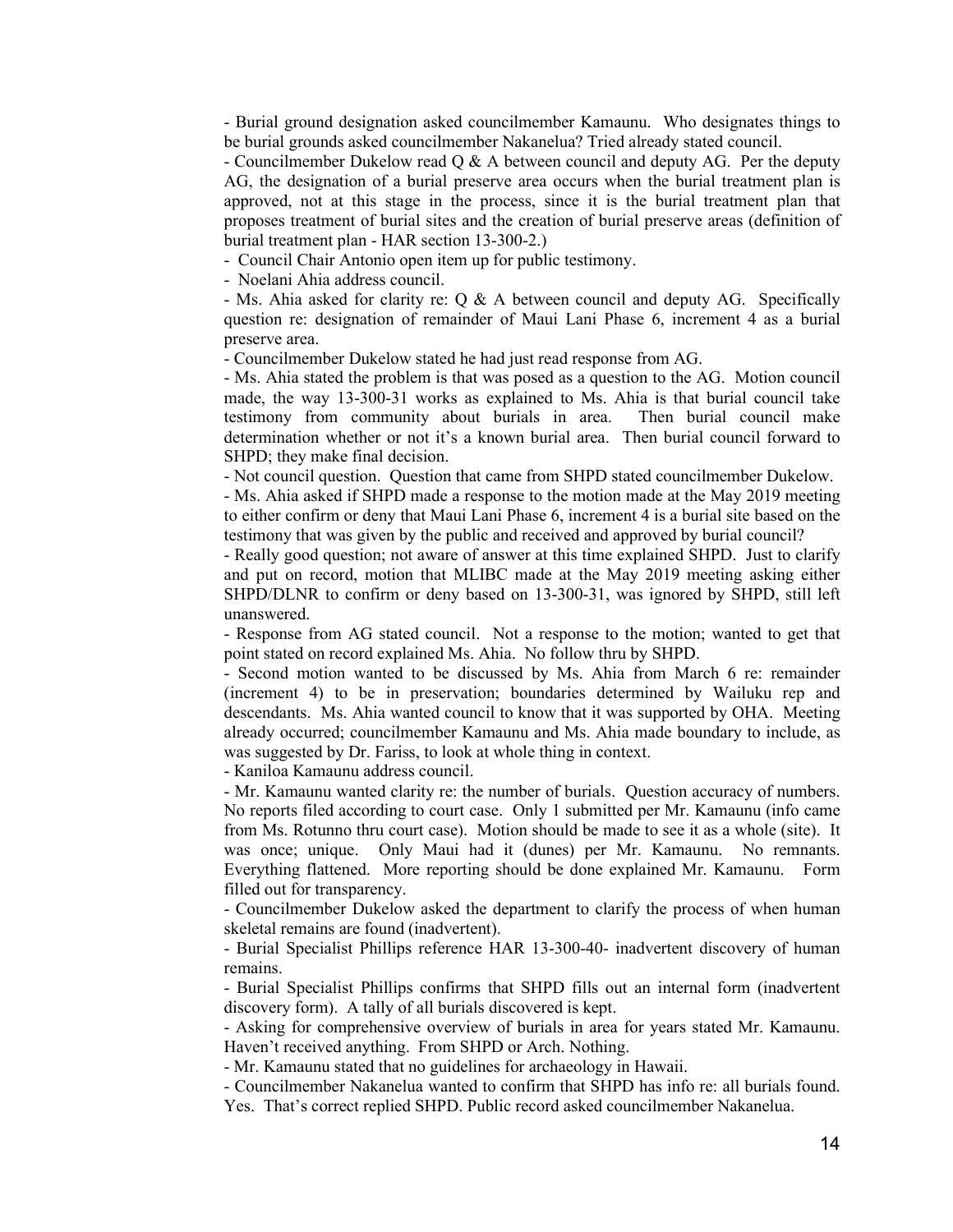- Cultural Historian Nakahashi explained that it is his understanding that only the burial council can deem a burial sensitive, thus redacting it from public record. Outside of that, anyone can request for that info by filling out a freedom of information form/request. Go through process.

- Councilmember Nakanelua asked that on behalf of the hui Malama Kakanilua, they could fill out form requesting docs and would receive i? Yes, that is our understanding replied SHPD.

- First time that ever heard could fill out form and receive info stated Mr. Kamaunu. Never got that info from past staff.

- How to access form asked councilmember Nakanelua. Office of Information Practices (OIP) website answered SHPD.

- Ms. Ahia stated that through court hearing, came to light, SHPD did not fill out forms for all finds (violation). SHPD concern that arch firms not submitting reports in timely manner. Ms. Ahia continue read letter. When SHPD recommend AIS, monitoring, SHPD doesn't often know when permit given, project development initiated. SHPD no resources to follow up. SHPD working with less than complete information.

## **- Councilmember Kahele Dukelow Excused from meeting at 12:19PM**

- Annette Heu address council.

- Ms. Heu stated that in regard to Towne Realty, when parcel bought, were known burials recorded on transfer of property? Same with Maliko.

- 3 houses already built in increment. New homeowners given google maps photos. Families known when find bone, not a dog bone. Homeowners deserve consideration of knowing of cemetery there. Maybe Towne didn't know. Google Earth map, good place to start now per Ms. Heu. Deceptive practices by landowner/developers. Didn't ask for this. Path of life lead Ms. Heu here. Here to speak for children. Will not retreat until people recognize; given place of peace. Please Google Earth maps. Maui Lani Parkway, Towne Realty.

- Amy Halas address council.

- Ms. Halas point out a few things. AIS and assessments done on adjacent properties, all reference battle of Kakanilua. Curious, 1k acres acquired by MLP, no reference to battle. Adjacent A&B lands do. Trevor mentioned 300 anomalies stated Ms. Halas, what's not to say fragments, families, etc.? Disarticulated remains as significant as in situ stated Ms. Halas.

- Hoping new members do site visit. A lot of orange fencing, open pits. Deer in area. Unsure status of digging. Vulnerable iwi kupuna.

- Ms. Halas reference HAR – 13-300-33 request for council determination to preserve or relocate Native Hawaiian burial sites. Specifically, section of consulting with public. Hasn't been done by landowner/developers. Wants to see it done better going forward per Ms. Halas. Notices placed in newspaper (major publication).

- Can Recuse; no effect on quorum.

**D. Letter Dated May 28, 2019 from Damon, Key, Leong, Kupchak, Hastert, A Law Corporation re: Maui Lani Partner's appeal and demand for contested case concerning Jennifer Ahia. Maui Lani Phase IX, Ahupuaʻa of Wailuku, Moku of Wailuku, Island of Maui, TMK [2] 3-8-004:153.**

**Information/Discussion:** Discussion about the above letter.

#### **- Councilmember Iris Peʻelua Reuse herself.**

- Unsure how to proceed with this and the next couple letters per Chair Antonio.

- Councilmember Kamaunu explained that council made decision to recognize Noelani (Ahia) and others. Council challenged; legal right to make that decision. Noe's attorney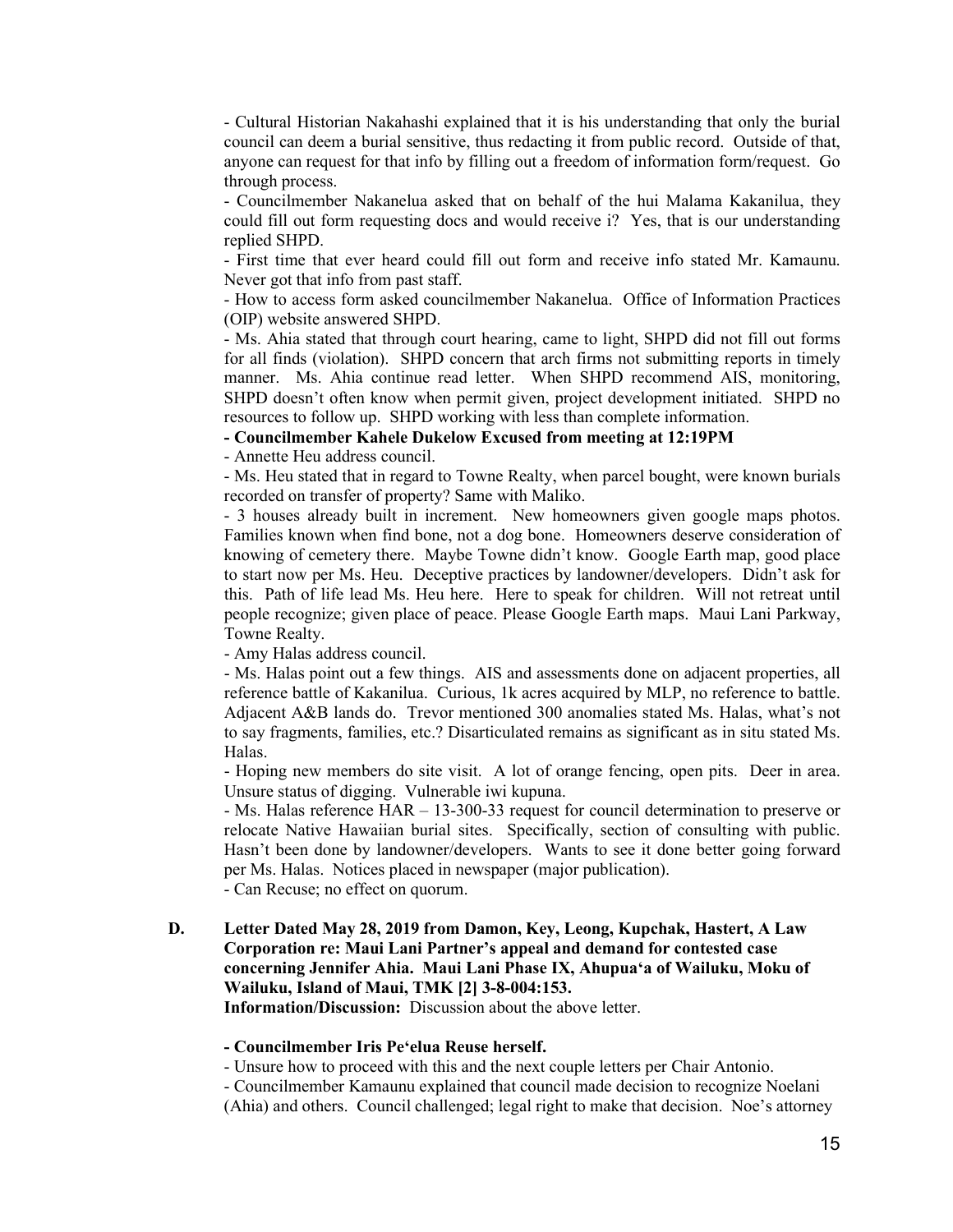gave them explanation; responded to them. Ball back in our (council) court per councilmember Kamaunu.

- Towne has interest in iwi, as to what happens. Councilmember Kamaunu contends, as well as Native Hawaiian Legal Corp (NHLC), that they don't. Corporation; non-Hawaiian. No law allowing HBT, MLP to challenge council re: descendancy recognition, decisions stands explained councilmember Kamaunu. That's her understanding.

- Burial Specialist Phillips explained that these next 4 items are on the agenda for info and discussions purposes only. Not for a decision to be made. Mr. Phillips explained that he has received the opinion/response from AG to the letters by HBT and MLP requesting contested case. Will agendize for next MLIBC meeting. AG can advise council on how to proceed with petitions. AG on standby if council need to confer right now. Executive Session.

**- Council Vice Chair Maxwell make a motion to go into Executive Session to confer with legal-council.**

- **- Councilmember Johanna Kamaunu second motion.**
- **- Councilmember Fisher – "Excused"**
- **- Council Vice Chair Maxwell – "aye"**
- **- Council Chair Antonio – "aye"**
- **- Councilmember Dukelow – "Excused"**
- **- Councilmember Kamaunu – "aye"**
- **- Councilmember Peʻelua – "Recused"**
- **- Councilmember Nakanelua – "aye"**
- **- No "nay"**
- **- Motion Carries.**
- **- Executive Session starts at 12:33PM**
- **- Council Vice Chair Maxwell make a motion to end Executive Session.**
- **- Councilmember Johanna Kamaunu second motion.**
- **- Councilmember Fisher – "Excused"**
- **- Council Vice Chair Maxwell – "aye"**
- **- Council Chair Antonio – "aye"**
- **- Councilmember Dukelow – "Excused"**
- **- Councilmember Kamaunu – "aye"**
- **- Councilmember Peʻelua – "Recused"**
- **- Councilmember Nakanelua – "aye"**
- **- No "nay"**
- **- Motion Carries.**
- **- Executive Session end at 12:53PM**

**- Chair Antonio open item up for public testimony.**

- Noelani Ahia address council.

- Ms. Ahia stated no problem if being challenged. Presents dangerous precedence. Foreign developer who going to determine kanaka maoli who they say they are. Big problem. Hope can of worms don't get opened.

- Ms. Ahia stated she would like clarity re: agenda items. Different developers/landowners represented by different law firms. Petitions for contested case hearings are being sought for descendancy claims that have been recognized for iwi in two different projects. Ms. Ahia just wants to ensure language in agenda items are correct.

- Kaniloa Kamaunu address council.

- Mr. Kamaunu mentioned the laws that are in place that benefits the landowners (non kanaka). However, kanaka have to jump through hoops to prove who they are. All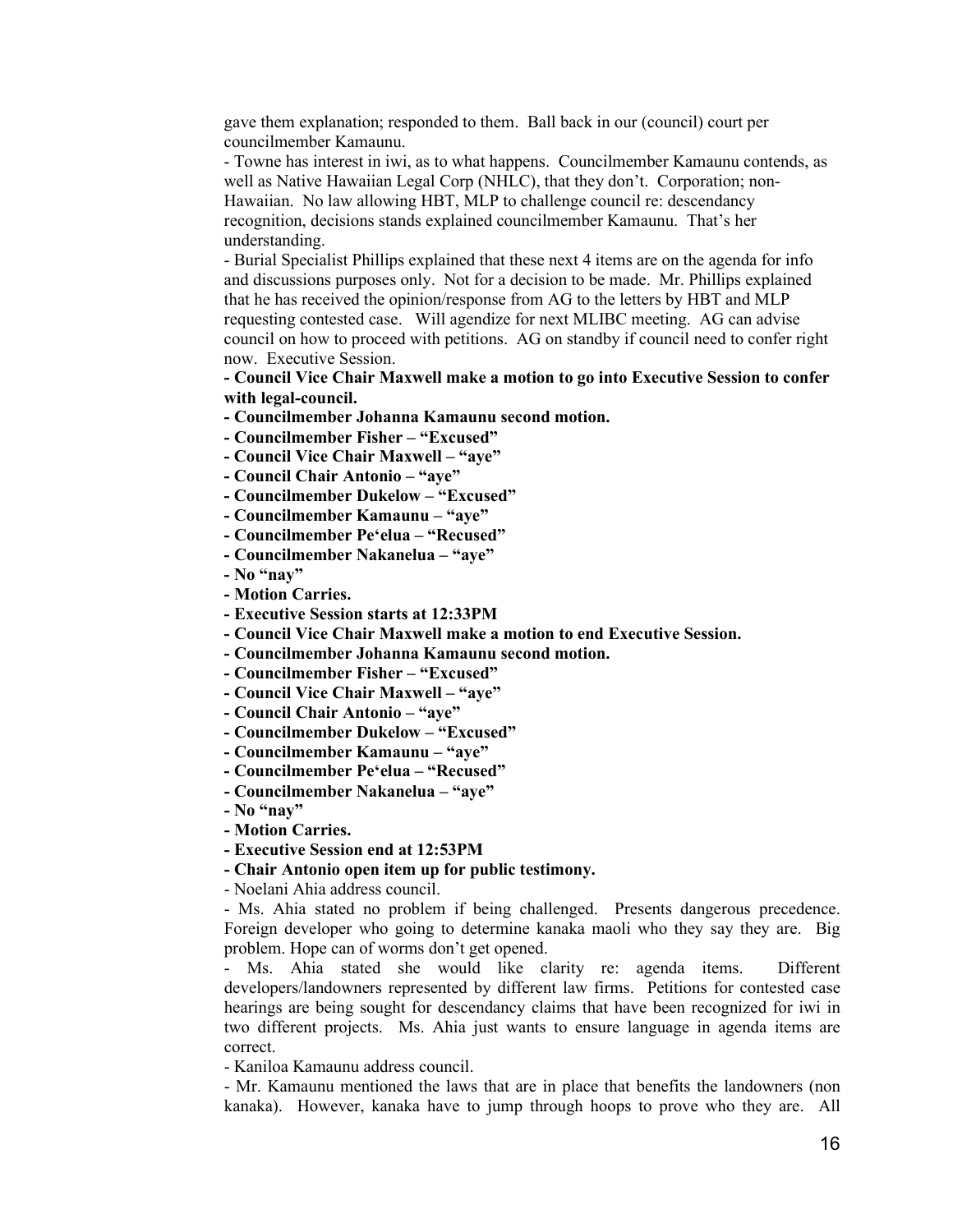related if look far back enough. Island. Through history, married, fighting, all related. How can this be determined by state entity? Motivated by money. Money first; kanaka last. Last to take into consideration.

- Mr. Kamaunu referenced testimony from congressional hearing in 2009 for the Akaka Bill. Then, senator Abercrombie statement stated that transactions of lands in Hawaii 1.8 million acres turned over to U.S. in exchange. 2.2 million acres in Hawaii (private). More lands that weren't given. Concern, where is 1.8 million acres? How state and county regulating (4 million acres)? How is all of this happening without consultation? U.S. only have authority on 1.8 million acres. How are they doing all of this asked Mr. Kamaunu.

**E. Letter Dated June 27, 2019 from Damon, Key, Leong, Kupchak, Hastert, A Law Corporation re: Maui Lani Partner's Written Petition for a Contested Case Hearing and Appeal from Burial Council Decision Recognizing Cameron Mahealani Ahia, Laura Gail Johnson, Lanwood Johnathan Aperto, Kahala Irving Andrew Johnson, Keahinuinakeakua Kari-Ann Keaka Johnson, and Noelani Paresa as Cultural Descendants to Unidentified Human Skeletal Remains at Maui Lani Subdivision, Maui Lani Phase IX, TMK: (2) 3-8-007:153**

**Information/Discussion:** Discussion about the above letter.

- Council stated that this letter is similar to previous agenda item.

- Councilmember Nakanelua asked what are the attorneys asking the council to do?

- Chair Antonio stated that they are requesting the council to initiate a contested case hearing with respect to the descendancy claim applications that was approved by the MLIBC for iwi located at the Maui Lani Subdivision IX

- They want to contest the decision by the council explained Vice Chair Maxwell of cultural recognition to the iwi.

- Chair Antonio open item up for public testimony.

- Noelani Ahia address council.

- Ms. Ahia stated that these individuals can't be here. Gave Ms. Ahia permission to speak on their behalf. Issue is contested case hearing. Ms. Ahia stated it's the council that decide that (whether to have hearing or not). Make a point about this. The reason these descendancies are being questioned, is at the May meeting, SHPD did not provide recommendation to council. Ms. Ahia referenced definition of cultural descendant – Someone who has ancestor buried in the same ahupuaʻa or district as the remains. So, those who were claiming Waiehu or Waiheʻe asserted that they should be allowed to claim with that genealogy of Wailuku ahupua'a. Definition says ahupuaʻa or district. Disagreement of definition of district. AG confirmed, ahupuaʻa and district means same thing (in definition), unable to use same genealogy. Asked specifically for that communication by AG, never given per Ms. Ahia.

- SHPD website. Definitions. Page 2 of document. Under definition of district, it says the moku the historic property is on. Answered whole question. The thing that they will contest in contested case, should they be granted it, is irrelevant.

- Kaniloa Kamaunu address council.

- Mr. Kamaunu stated that power of council is to recognize lineal and cultural descendants.

- SHPD, simply provide recommendation. Council make decision. Power of recognition lies with council. Council doesn't have much power. Mostly recommendation. Recognition of descendancy is within council prevue stated Mr. Kamaunu.

- Recognition is important. Hopefully they will take on the kuleana of mālama iwi kupuna. Empower community. Recognized. Become players in the game. Mr.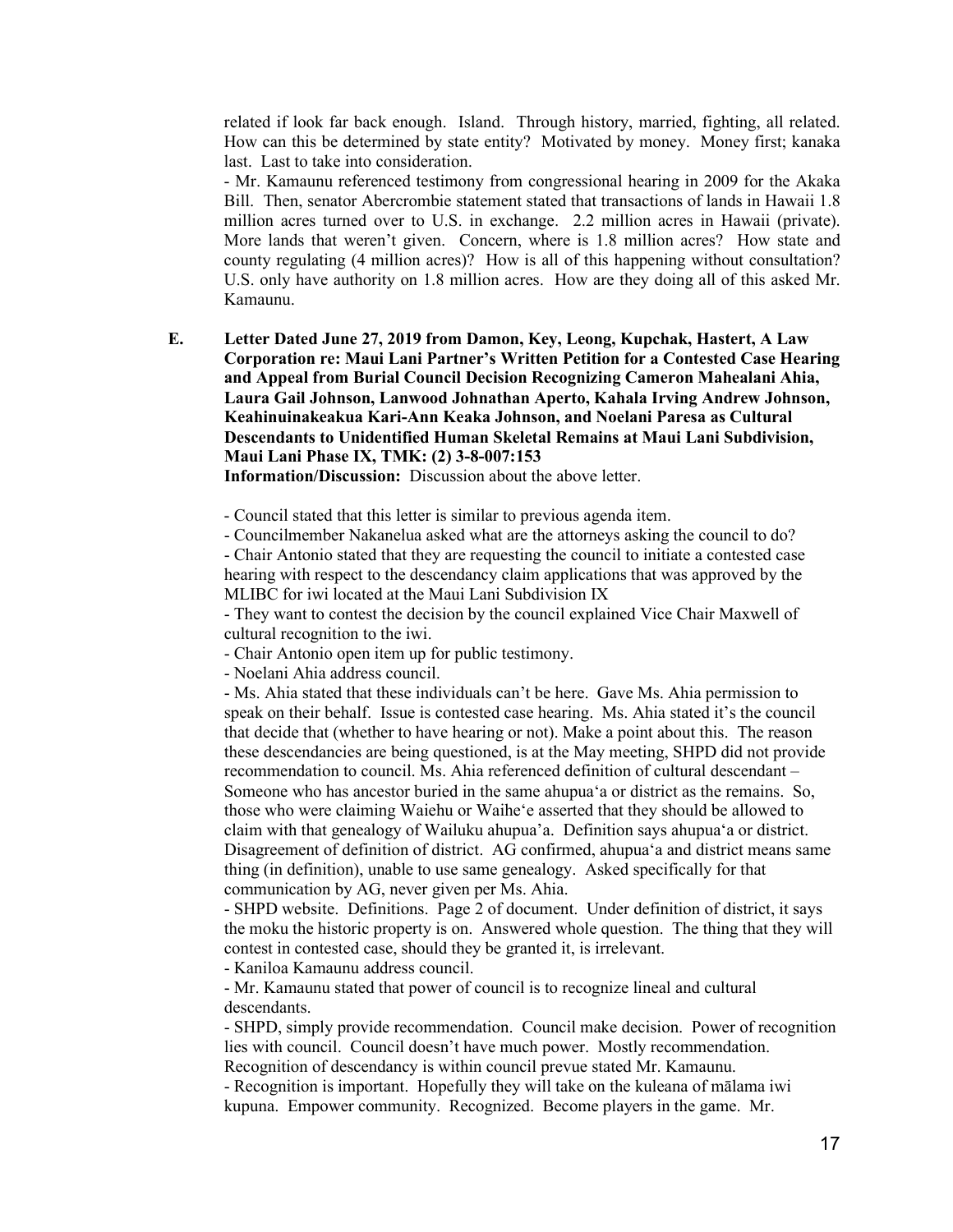Kamaunu stated he does not fight to be recognized. Knows who he is. Mr. Kamaunu also stated that there was no opposition by SHPD re: genealogy of applicants. Believe genealogy was accepted; issue was appropriate district/ahupuaʻa.

- Not everyone that came forward is listed on the contested case. Should be all. - Leinaʻala Kuloloio Vedder provided written testimony (from May MLIBC) to council. Unsure if new members received it. Kākou a pau from Kumulipo. All ʻohana. Ms. Vedder stated her concern is, are these ʻohana equipped spiritually, physically, emotionally, mentally to be part of it? These past months, throughout nation, a lot of people have stepped up. What do you do with that? How to continue? Maikaʻi to take kuleana; all should. Maikaʻi to teach that to our children and to ourselves. Also, maikaʻi to see the ways we come forward and take kuleana. Back in May, those were my feelings. Now, as having had conversations, hearing others, as we continue, need to be mindful of discord between people, conversations. Don't want to be dragging down others all going forward to achieve same goal. How do we move forward asked Ms. Vedder? Ms. Vedder stated that that is her testimony for this ʻohana whose coming forward.

Chair Antonio close public testimony.

**F. Letter Dated May 28, 2019 from Bays, Lung, Rose, Holma Attorneys at Law re: Written Petition for a Contested Case Hearing of Cultural Descendant Recognition of Jennifer Noelani Ahia to Unidentified Human Skeletal Remains at Maui Lani Subdivision, Phase VI, Increment4, and Maui Lani Phase IX, Ahupuaʻa of Wailuku, Moku of Wailuku, Island of Maui, TMK [2] 3-8-099:999 pors, and TMK [2] 3-8- 007:153.**

**Information/Discussion:** Discussion about the above letter.

**-** Amend notice. These lawyers only for phase 6, not 9 explained Ms. Ahia **-** Councilmember Kamaunu asked who provides the written notice on decision? Burial council or SHPD?

**-** Burial Sites Specialist Phillips stated that it is his understanding that the Deputy AG will provide their recommendation to the council and the council would be the one to issue the notice. However, Mr. Phillips stated he is not positive. Will look to clarify. - Vice Chair Maxwell stated council already granted Descendancy, issue is whether or not petitioners allowed to challenge council's decision via a contested case hearing. - Going to be a year. Does that mean make a motion/decision asked councilmember Kamaunu. Unsure; need to wait for the opinion by legal counsel. When will it be ready asked councilmember Kamaunu? Should be ready by next month stated Mr. Phillips. - Close agenda item.

**G. Letter Dated June 21, 2019 from Bays, Lung, Rose, Holma, Attorneys at Law re: Written Petition for a Contested Case Hearing of Cultural Descendant Recognition of Cameron Mahealani Ahia, Laura Gail Johnson, Lanwood Johnathan Aperto, Kalaha Irving Andrew Johnson, Keahinuinakeakua Kari-Ann Keaka Johnson, and Noelani Paresa to Unidentified Human Skeletal Remains at Maui Lani Subdivision, Phase VI, Increment 4, and Maui Lani Phase IX, Ahupuaʻa of Wailuku, Moku of Wailuku, Island of Maui, TMK [2] 3-8-099:999 pors., and TMK [2] 3-8-007:153. Information/Discussion:** Discussion about the above letter.

- Chair Antonio open item up for public testimony.

- Never got letters from SHPD acknowledging descendancy per Ms. Ahia. Was told by SHPD that they needed to confer with AG re: language in letter since descendancy was given by council without recommendation by SHPD. However, SHPD did state that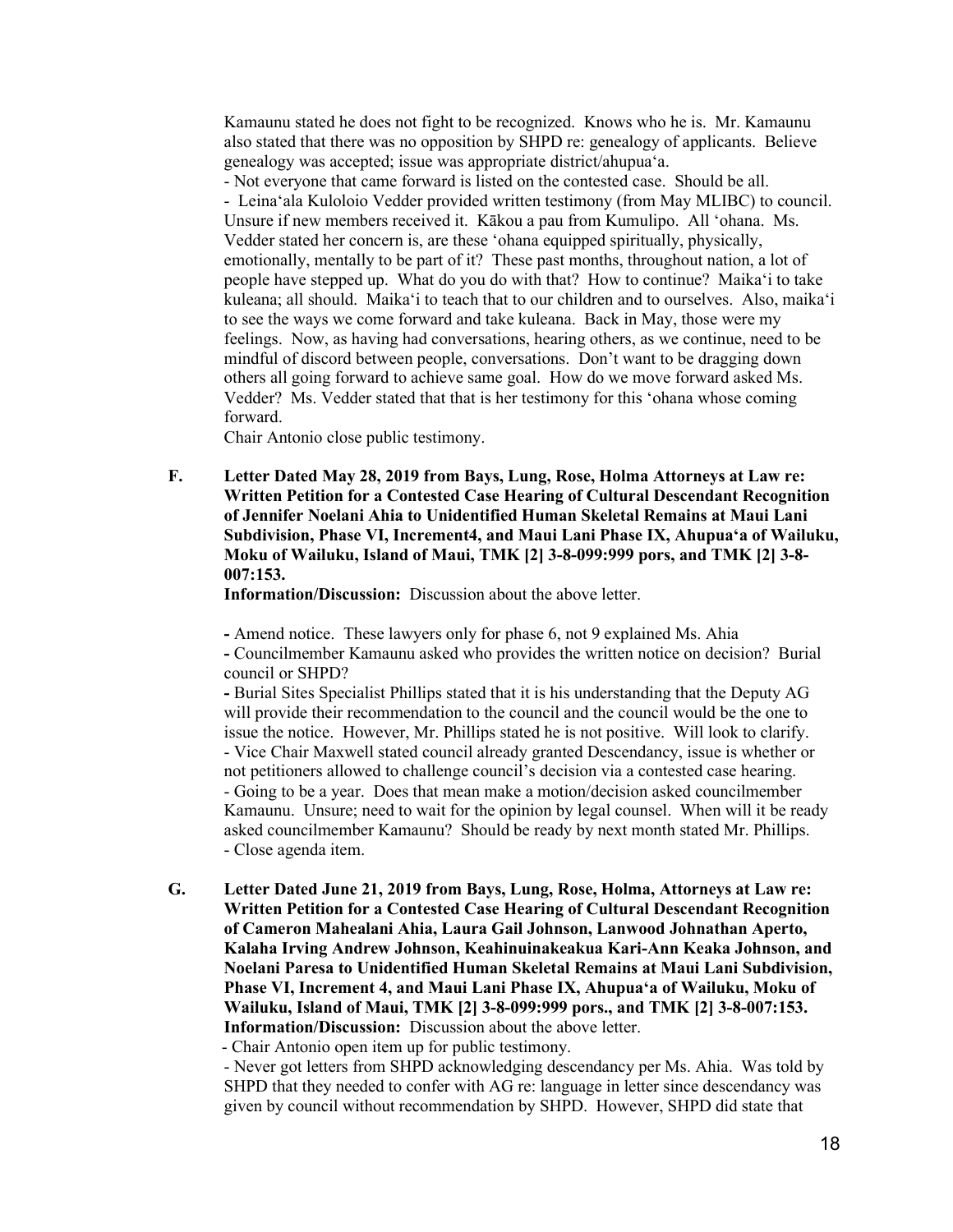applicants are recognized, regardless if a letter is drafted/given or not. Doesn't change decision.

- Would like to receive written confirmation for record keeping.

- Kaniloa Kamaunu address council.

- Mr. Kamaunu referenced section re: recognition HAR - 13-300-24 (g). If SHPD failed to provide letter of recommendation (assessment), shouldn't stop council from making decision based on info they have at the time.

- Ms. Ahia make official request to receive descendancy confirmation letter from SHPD Close Public Testimony

**H. Letter Dated September 19, 2019 from the County of Maui Department of Environmental Management re: Request for a State Historic Preservation Division Letter of Determination (Pursuant to [HAR] §13-275-3), Lower Main Street Sewer Line Improvements Project, Wailuku Ahupuaʻa, Wailuku District, Maui Island, TMK: [2] 3-4 (Lower Main Street Right-Of-Way)**

**Information/Discussion:** Discussion about the above letter.

- Trevor Yucha address council on agenda item.

- Joined by project engineer and representative from County (Scott Rollins). Linda Schatz was present; had to leave.

- County project planning to be completed down the right of way of lower main street to increase compacity for sewer line in connection with construction projects in Wailuku. Prosed project will include approximately 1.950 linear feet of excavation within active right of way of Lower Main Street in order to install new 15-inch gravity sewer line adjacent to the existing sewer line in place (pretty old 1940's ????). Ground disturbance will include entire excavation to a depth of approximately 6 to 11 feet below the existing road surface.

- Provide archaeological info re: area. Know it's a sensitive area per Mr. Yucha.

- Mr. Yucha reference handouts provided to council that include maps showing previous archaeological studies in area. Second page, location of findings of the studies. Third page, soil types in area. Fourth, 1880 map (one of the earlier maps) of area.

- No previously arch studies conducted in portion of right of way per Mr. Yucha. Page 2, findings, have been numerous iwi finds in area, as well as associated cultural layers. When compare location of iwi finds to soils map, see that finds occurring in puʻu one sand deposits, as expected. According to soils survey, proposed project area is within Iao cobbly silty clay. Arch records suggest elevated dune sand area, adjacent to project area is more sensitive environment. Historical records show alignment of Lower Main Street was in continuous use as travel route along base of sand hills. 1880 map, alignment more or less unchanged. Historical record, alignment of Lower Main Street more associated with access and transportation compared to the adjacent dune sand environment.

- With this info and knowing area arch sensitive, also this project within active county roadway, project proponents seeking support for recommendation of on-site arch monitoring for this project. On site monitoring common approach to excavation in active roadways and during previous work on other portions of current sewer project. Have started work on CIA specific for project. Welcome council and community to participate in study.

- Vice Chair asked about compaction below 11 feet?

- Civil Engineer Darren Unemori address question. Idea is trench down middle of paved roadway. Trench cut, material laid under pipe, pipe put into place and back fill. Will be compaction in trench that's cut, but not below per Mr. Unemori.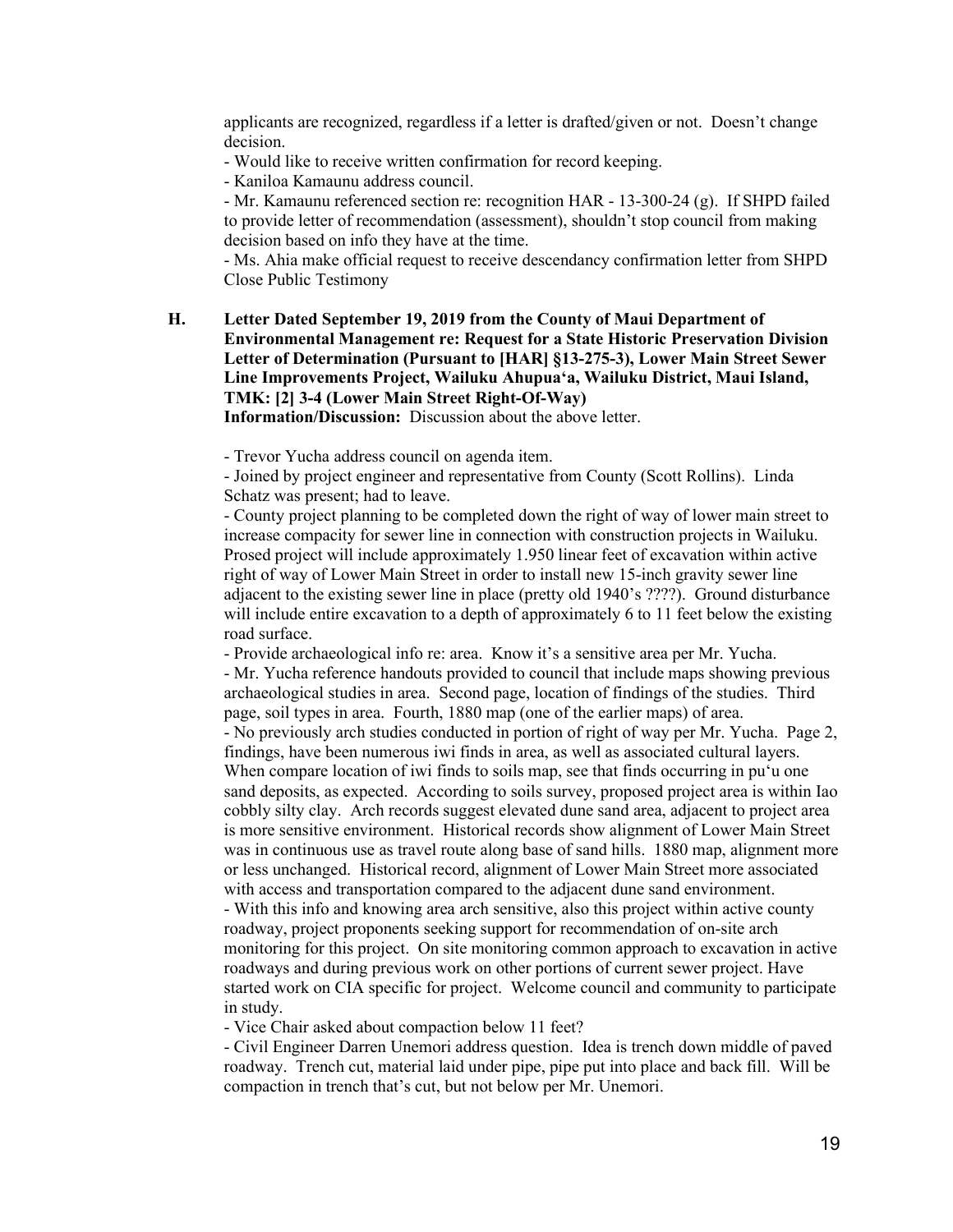- Vice Chair Maxwell asked about depth of disturbance below road. Mr. Yucha replied has drawings of area. Existing sewer line. Project crosses through area of previous line. Number of laterals that come off old line into adjacent properties. Areas of past disturbance; no monitoring.

- Councilmember Kamaunu asked why hasn't a more recent study conducted? Most recent 1999. Certainly, a lot has changed stated councilmember Kamaunu. Mr. Yucha replied that studies are project specific. Hasn't been a project in portion of right of way that required arch study, at least that's what the records indicate.

- Councilmember Kamaunu asked for clarity re: project location. Mr. Yucha replied from Mill Street, almost to Waena Street.

- Capacity project. Increasing capacity of existing line; not replacing. Add addition. Wouldn't be in same alignment as existing. Same depth; very close to it.

- Propose onsite monitoring. Typical way to address projects in active roadways. Sensitive area.

- Any additional work to project asked councilmember Kamaunu. Mr. Unemori replied that this project connects two ends of line that intended to provide additional capacity. Line brought up from Waiehu Beach Rd side. Ended at Waena street (2000). Another section of line from Kehalani side, down Lower Main Street to Mill Street side. This project closes last gap between two finished projects.

- Council asked if something found, ability to deviate from proposed path? Section of Lower Main Street very narrow. Really old section between last two traffic signals along Lower Main. Right of way as narrow as 30 feet. 2 lanes. Within that, sewer line, and a couple of existing water mains. Whole area crisscross by sewer laterals. Some room to play with exclaimed Mr. Unemori, but not very much. Unable to use properties on either side of road (developed), only usable area between pipes within road.

- GPR penetrate asphalt or concrete. Results would be skewed because of the existing utilities. Affected by metal objects. Distort area around it, below it.

- Chair Antonio open item up for public testimony.

- Kaniloa Kamaunu address council

- Mr. Kamaunu stated that take into context whole of Lower Main. Look at what here. Concentration goes throughout area. Some of burials found in road when built. Moved to side. Mr. Kamaunu question material. Backfill? Sand dunes when Mr. Kamaunu was growing up. Kiawe trees. Cattle. Current location of Wailuku industrial, used to be cane field. How much backfill in area compared to original soil. Similar to Waiehu. Will discover. If get one, will have more. What are ramifications? Nobody being fined, cited. Mr. Kamaunu cited 1860 Law. From conception to desecration/dis-internment, everyone responsible. All part of act; not excused. All should be fined. Due diligence to do right thing. Intrusion of rights given thru kingdom of Hawaii. Never naturalized as people. If we weren't naturalized, our kupuna were not. Rights given to these people still apply. If not fair process, disturbance should be criminalized.

- Jocelyn Costa address council.

- Ms. Costa stated a lot of businesses there. Going to want to expand. Language going to be really important. Good to know what is public vs. what is private. Show areas already been studied. When was road built? Any requirement of study there? Does that trigger process? Talking about kupuna that might be impacted for toilets. Considering dealing with iwi kupuna, should take it to highest level. Ms. Costa stated if showing map from 1880, where Kuleana names? Not a well-known used county road, it's an Alanui. Can't turn back hands of time. Road there; understand. Progress; increase of toilets. How then to proceed? That's where council come in. Find the kuleana. That way, when the iwi is found, will know who to call. Process of take care of iwi.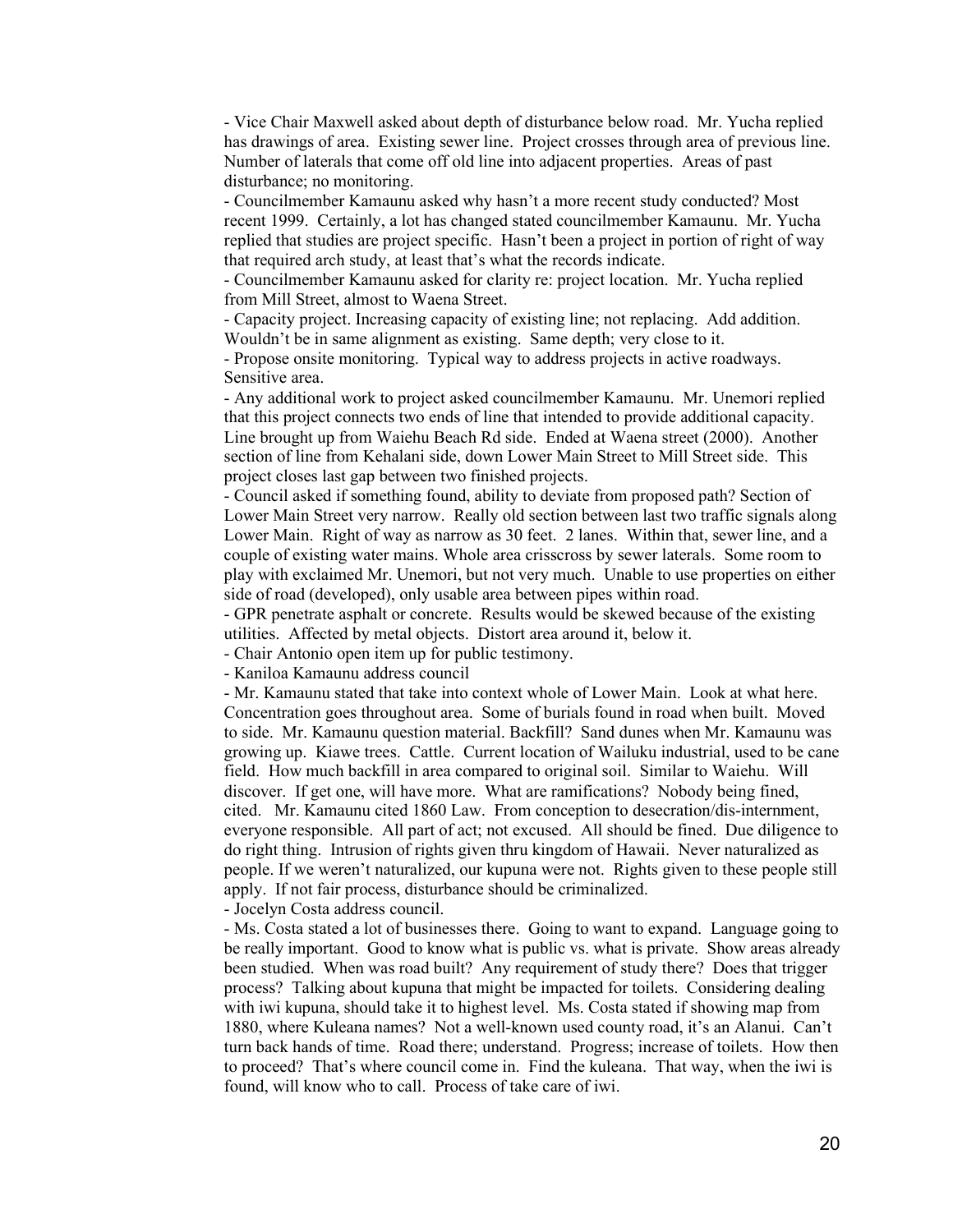- Councilmember Peʻelua wanted clarity re: 15-inch gravity sewer line. Excavate a trench, place line within trench. Backfill on top. Open trenching stated Mr. Yucha. There are other methods of horizontal trenching. However, this project will consist of open trenching.

- Existing line. What's going to happen to it asked councilmember Kamaunu. It will still be used. This new line will just increase capacity stated Mr. Yucha.

- Mr. Unemori stated existing sewer line will remain in service. New 15 in. line will basically supplement the capacity. These lines will take wastewater from Wailuku town to Kahului treatment plant. Lines in service as long as necessary. Down Lower Main. Pump station near Waihata. Force Main that pumps, pressure line around harbor to Kahului Treatment plant.

- Treatment plant expanding asked councilmember Kamaunu. Not as a result of this line replied Mr. Unemori. Enough capacity at plant to continue servicing community. This particular case, clearing bottle neck. Upstream of line, downstream of line enough capacity to serve community. Choke point at this point. Clear chokepoint and even out capacity at this point.

- How much space before sewer line not sufficient? A lot more residential plans in the works stated councilmember Kamaunu. If haven't prepared for that, project useless. - Scott Rollins, Acting Chief, Wastewater Reclamation Division Department of Environmental Management address council. Mr. Rollins stated that been studying area for some time. Project on capital improvement list for 10 years. A lot of homes coming up in area that line will serve. Line put in now will be adequate for the next 20 years. Plus, looking at building an additional treatment plant somewhere away from ocean. That some of the flow away from Wailuku. Don't anticipate doing any more improvements down Lower Main after this.

- With all development proposed, should be enough to carry load. Yes.

- Councilmember Nakanelua existing line is 12 inch. Going to put a 15-inch parallel to existing line. Currently, 15-inch line both upstream and downstream of area. Going to tie those two together. Right now, 12 and 15 that tie together.

- Closes known burial to proposed project asked council. Very close stated Mr. Yucha. Referenced map. Pattern, all iwi found on the dune side.

- HRS 6E Submittal form. Is this standard form? Yes. Councilmember Kamaunu question 5.8 criterion re: known historic property. If historic property found within project area, list it and provide assessment/more info on it. In this case, none found in project area; near-by. What know now about area.

## **I. E-mail from Trevor Yucha of Cultural Surveys Hawaiʻi, dated September 25, 2019 re: Archaeological Inventory Survey Plan for the AES Kuihelani Solar Plus Storage Project, Waikapū Ahupuaʻa, Wailuku District, Maui, TMKs: [2] 3-8-005:002 por. And [2] 3-8-006:003 por.**

**Information/Discussion:** Discussion about the above e-mail.

-Trevor Yucha address council.

- Nick Molinari from AES address council re: project.

- Mr. Molinari stated that came before council in May introducing project. At the time did first round of GPR testing on small area. Wanted to come back and provide update on status of property, including results of ground truthing of GPR. Plan for broader testing strategy. Answer any questions and get any feedback before moving forward. Project still in early stages of developments. Haven't submitted for any permits yet. Finishing site studies stated Mr. Molinari. Starting design and engineering process. Consultation with community members and council early and often so that when moving forward,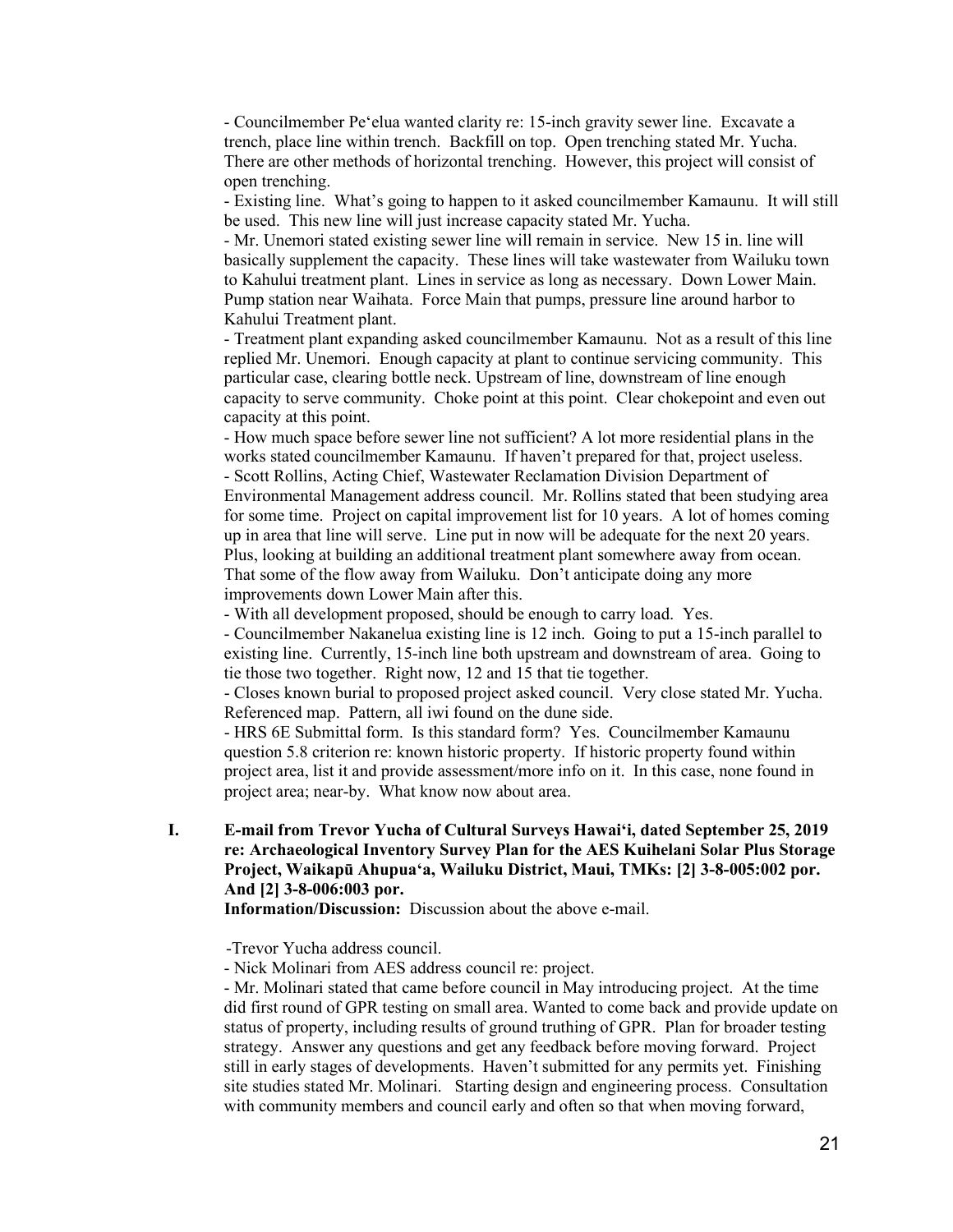ensure feedback being incorporated into design. Been a couple moths, new councilmembers, Mr. Molinari stated he'd like to give a brief overview of project. - Project 60 mega-watts AC. Part of competitive solicitation that Hawaiian Electric Company put out in 2018. One of 7 projects that were selected. Part of state's overall goal to reach 100% renewable by 2045. AES signed contract, 25-year agreement in December of 2018, reviewed and approved by PUC in March 2019. One of lowest cost power purchase in state. Significantly lower than current cost of fossil fuels. One advantage of renewable energy is fixed price. Old system, sun come out, power go into grid. Systems now being integrated with battery systems. That's what this project is. Gives system level of flexibility; power can be generated and stored during day, dispatched at night when high demand. Batteries enable more efficient use of power. Energy system will produce enough for 27k Maui homes, off set almost 2million barrels of fuel (imported). Power will be generated and consumed on Maui. Project area, former farmland owned by A&B, recently sold to Mahi Pono. Big fire in July burned 75% of cane/vegetation. Ag land. Soil code D and E. Better soils in vicinity. Max acres 500. Current design use as little as possible.

- Advantage to system, not much grading. Panels on trackers held by steel "I" beams. Beams pounded into ground. No heavy-duty excavation. Topography flat. Very little major grading operations. Minimal disturbance. Bigger electrical equipment sits on concrete pads. Excavated to depth of maybe 3 feet. Trenching for conduit and wires (3-4 feet). Looking into system keep wiring above grade. Eliminate trenching. Minimal impact re: earth disturbance. System 25 years agreement with power company. End of 25 years, decommission. Part of advantage of minimal disturbance. Deconstructed, removed at end of 25 years. Existing transmission line runs through site. Tie in point proposed to be on existing line. Hopefully no major upgrade. Will pay if there is. - 200k solar panels. As design updated, keep updating rendering. Get farther along in process, will look into vegetative buffer along highway to minimize visual impacts (community concern).

- Panels, max height 13/14 feet. Battery containers 10 feet tall, sit on concrete pads spread throughout site.

- Trevor Yucha address council.

- Last update at May meeting. Talked about background research. Recon inspection. Provided brief on ongoing community consultation. Preliminary GPR survey. Since May meeting, done other aspects of project. Initiated consultation with SHPD. Working on CIA. Ground truth GPR anomalies. Observed Geo Tech borings to get better sense of soil types and changes. 100% coverage of pedestrian inspection. In process of finalizing draft AIS plan. Next steps submit plan. Move forward with fieldwork (historic properties buried beneath surface). All wrapped up in AIS report reviewed by SHPD. From that, mitigation (data recovery/preservation plans). Burial treatment final step in process; monitoring plans.

- Preliminary GPR survey (4 areas) within project area, little over half acre. 100% surveyed by GPR, 404 total transects. 6.4 miles of transects. Went back and ground truth anomalies. No discovery of human skeletal remains. Area 1, northern most area. Anomalies aligned with field rows. Assumed before ground truthing anomaly had something to do with prior ag use of area. Controlled excavation of anomaly; discovered PVC pipe.

- Councilmember Nakanelua asked if have ever seen an anomaly which turned out to be skeletal remains. Iwi itself blends in with soil. Unsure if clear signature of iwi. However, if iwi placed there, some type of disturbance. The burial pit. That's what will show in the GPR signature. Do have examples of that.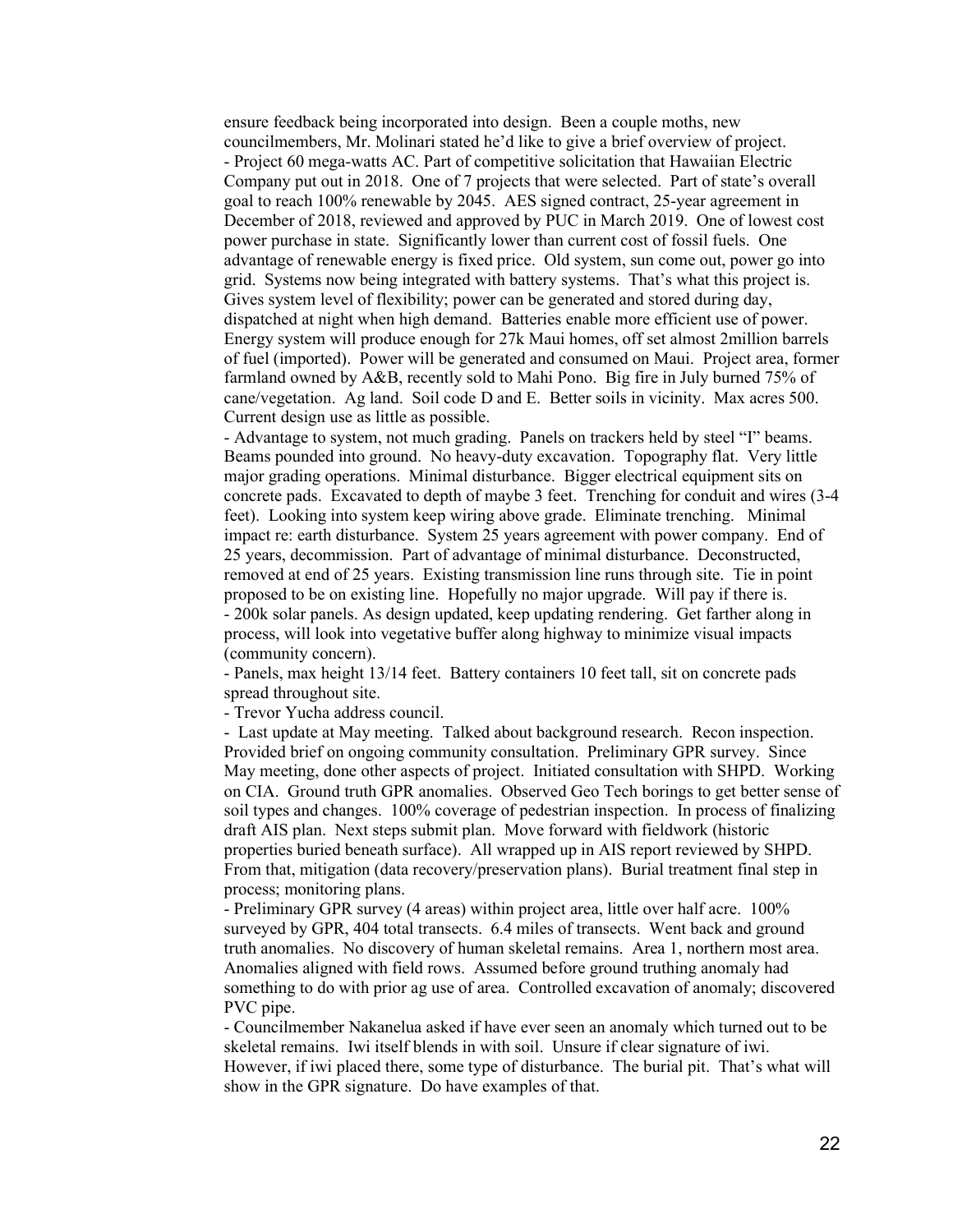- Area 2, central area. Used for seedling rows for cane. That's what shown on 1977. Also used for settling ponds. Dug area out. Settle mill wash water in area. Assumed area pretty disturbed. GPR picked up linear anomaly. When excavated, was not sand. Mostly clay. Lens of sand in material. That's what was picked up in GPR. Area 3, central just north of Waikapu stream channel, sand deposits and other things. Complicated stratigraphy. Different types of stratigraphy. 2 anomalies. Ground truth, stratigraphy complex. Layers of plow zone, layers of charcoal. Mixed sand strata possibly buried original surface layers. Base of excavation, water worn cobbles found. Anomalies related to voids, changes in the cobbles. Confusion for GPR. Plan to do more work in area because of sand deposits. Better understand. Area 4, south of Waikapu stream. Picked up long linear anomaly extending through area. Tested in a few locations. Underneath plow zone, layer of sand. Under that, sloped layer alluvial sediment. 1953 HC&S map. Looks like some sort of flood event shown on map. Channel at some point. Channel subsequently filled into possibly to expand commercial ag. No finds. However, in each case, GPR did pick up something that is of interest archaeologically. GPR used to ID all historic properties.

- Geo tech boring thru project area. Process pretty common for project throughout state. 2-inch diameter hole in ground, soils observed and tested. Geo tech company will prepare report on findings.

- After fire, do pedestrian survey. 100%. Confident nothing on surface was missed. Nothing found.

- Done all different phases of work. Culminated into sampling of area. SHPD typically expects AIS include some type of subsurface testing.

- AIS plan. Done GPR, done geo tech. Plan is to do 250 test excavations. Looking for anything below surface. 20 long GPR transection (5 miles of GPR survey). Focus on areas of proposed ground disturbance. Plan designed more trenches on west side of project area. Across highway, burial finds. Increase number of trenches along Waikapu stream. Area used. Potential for buried culture. Increase number of trenches in sandy soil area.

- Mr. Yucha referenced maps. Controlled test excavation proposed areas. Team of archaeologist. Backhoe will remove plow zone under observance of arch. Test by hand. Controlled. Really controlled, not the same as construction monitoring.

- AIS. Any finds considered previously ID. Any finds reported to SHPD and MLIBC rep. Preserve in place until MLIBC make official determination. Done thru BTP process. Will keep updating MLIBC with or without finds. If encounter burial, add more trenches to identify if clusters, cemetery, etc. More trenches, but important to know boundaries, especially in the planning portion of project. Use of GPR, non-invasive method of identifying boundaries.

- Is there a classification that would lead you to believe family graveyard, community graveyard, burial site, burial ground. Yes replied Mr. Yucha. Normally, when encounter burial, arch work is done. Report to SHPD/council. Decision is then there's to make. However, do have staff with expertise in doing more research.

- How far from East Waiko road is site asked council. Waiko road is right across street. - Alluvial site. Anything to do with Waihe'e canal? Yes. Have documented that. It's separate.

- Chair Antonio open item up for public testimony.

- Noelani Ahia address council.

- Ms. Ahia asked the MLIBC if the council could see if Mr. Yucha has any info pertaining to the number of burials found in the Maui Lani district via background research done for this proposed project. Any reports missing and if so, why?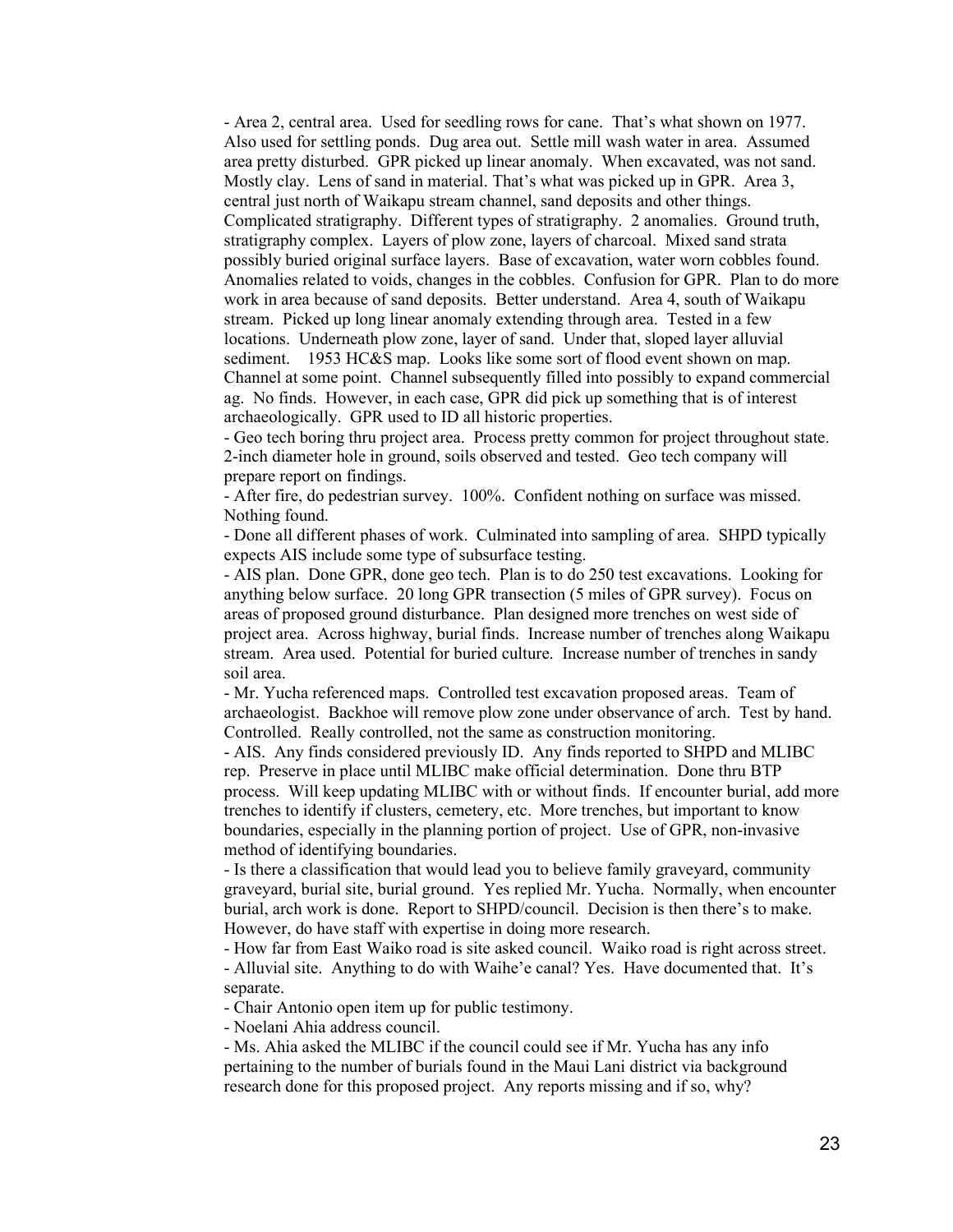- Related to project. Similar district. Info shared with community in initial consultation meeting. Info pertinent because it gives context into what may or may not find in this project. Cultural descendant of area concerned about area.

- Mr. Yucha replied that they do map all historic properties that are presented to SHPD. Do have a record. Unsure what numbers. Don't have all reports. Only info have is what has been turned in and accepted by SHPD.

- Foster Ampong address council.

- Recently completed editing summary for CIA for project. Contiguous land area and burials Maui Lani and puʻu one complex. County is also looking in same direction. Trying to get big picture for context for whole area. Not only for solar project. Announce construction of 4400 affordable homes in Waikapu area. Working on getting whole picture of burials together (Trevor, Mayor Victorino and Foster).

**J. Update on the Inadvertent Discovery of Human Skeletal Remains at 32 Akumu Way, reported to the Maui Office of the State Historic Preservation Division on April 20, 2019, Ahupuaʻa of Waiheʻe, District of Wailuku, TMK: (2) 3-2-010:017 Information/Discussion:** Discussion about the above find.

#### **- Item moved up to be discussed following Item V. B.**

- SHPD Cultural Historian Nakahashi provided council with 2 written testimony by community members to be included in the meeting minutes.

- Nico Fuentes address council.

- Mr. Fuentes provide council with chronology of events.

- April 20, 2019, discovery of human skeletal remains by construction crew. Within first week, site visited by MPD, SHPD, and archaeologist. Based on MPD visit, determined iwi no forensic value; jurisdiction SHPD.

- SHPD required property owner to hire archaeologist to investigate site and recover iwi. Burial was to be investigated to ascertain the presence of any *in situ* components and to collect all clearly displaced human skeletal remains. per Mr. Fuentes. Recovering occurred between April 29-July 29. Multiple site visits have occurred with landowner, SHPD, contracted archaeologist. Item has gone before council May 15, 2019 MLIBC agenda.

- Completed recovery and investigation (91% of individual recovered). Official request for determination given to SHPD. SHPD drafted letter of determination, dated September 19, 2019 to relocate the human skeletal remains. As of September 26, notification sent to SHPD of construction commencing; active for the past two weeks. - Councilmember Fisher commented that a previous AIS conducted on property. Mr. Fuentes replied yes. In 1990 by Cultural Surveys Hawaiʻi. At that time, no iwi kupuna found on property. Found in adjacent properties according to Mr. Fuentes. 3 lots to east.

Known cemeteries within 100 meters of area. Only 1 burial discovered in AIS; located 3 lots over from lot in question.

- AIS done by previous owner asked Councilmember Kamaunu. Only AIS done on property was in 1990 stated Mr. Fuentes. No 2005 or 2015 study asked Ms. Kamaunu. No.

- Original Location unknown stated Mr. Fuentes. Any monitoring asked Council Chair Maxwell. No monitoring required per issuance of permit per Mr. Fuentes.

- Councilmember Kamaunu question percentage of discovered remains of individual. Mr. Fuentes replied that initial discovery by construction crew (few remains). Through initial investigation 80% of individual discovered. Upon completion of screening the stockpile, another 11% was found. Total of 91% of individual recovered to date.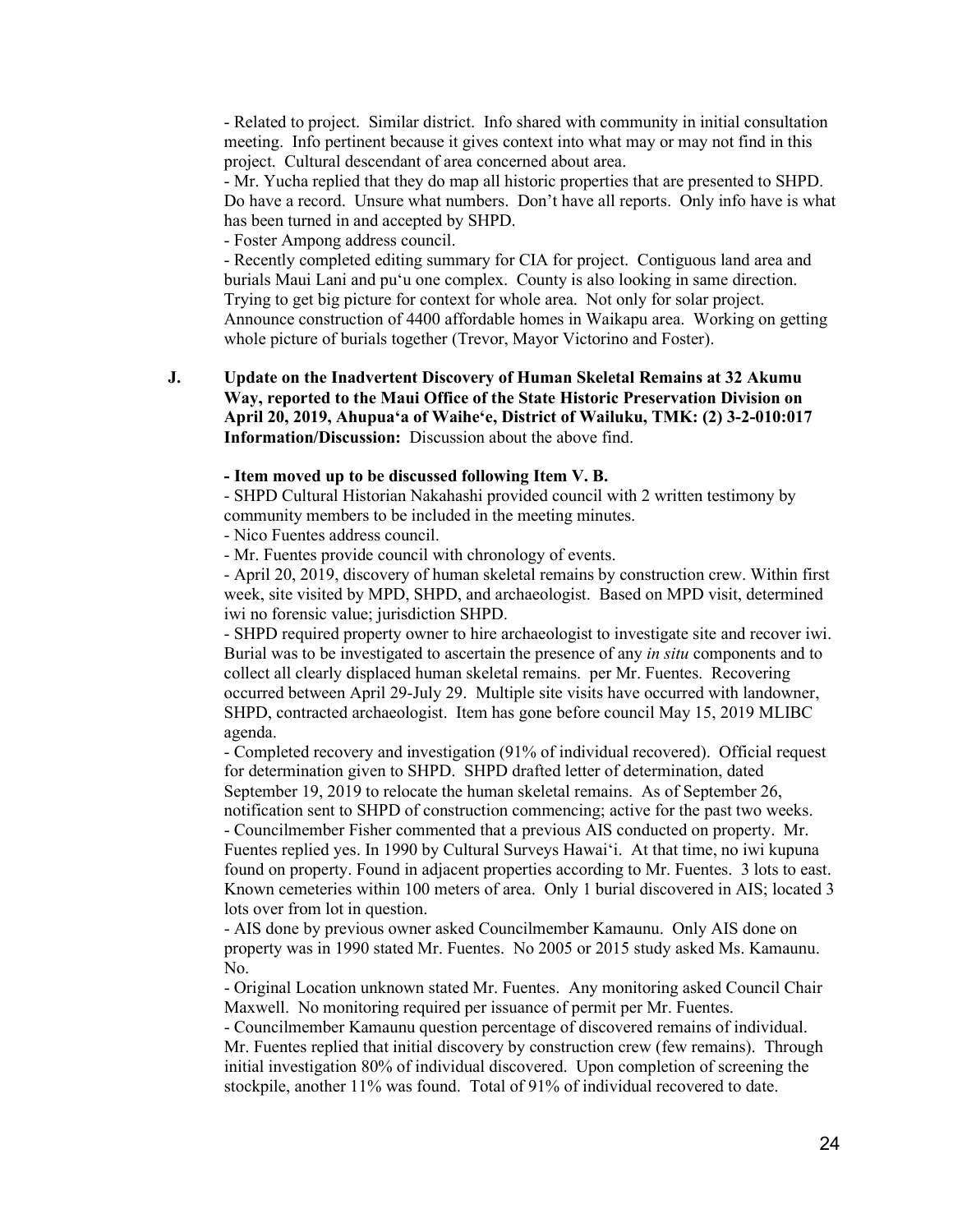- A number of disturbances have occurred on the lot over the years according to Mr. Fuentes. 3 levels of disturbance to this single individual. 2005 activity happen on lot; undocumented. No record of it. Interviews with surrounding neighbors. Current dune was 10 feet higher. Mass X occurred disturbing top. Fast forward to 2019, excavation happens (stockpile). Next skid steer picks up elements within pile and begins to spread. - Recovered majority stated Council Vice Chair Maxwell. 3 months of meticulous screening replied Mr. Fuentes.

- Finds confined to area as large of table in conference room. How got there, different to ascertain explained Mr. Fuentes. Appears as if dune was pushed in a massive way based on what observed according to Mr. Fuentes. 2005, current landowner instructed to restabilize dune (Activity wasn't recorded either). Current day, men digging in area, stockpiled remains of person. Above grade.

- What are chances find 91% of person in small area; unable to determine where came from asked Ms. Kamaunu. Difficult to say, given size of lot. Extent pushed no longer than screen in room. Not unfeasible to have been pushed massively, covered up, subsequent to having re-build dune, flatten area and vacate. Someone else comes in to area, picks up remains, spread into pile. Then, hits it with a skid steer, takes pile and spreads it.

- Councilmember Kamaunu stated she believe iwi was always there, rather than moved, pushed from somewhere else.

- One piece of evidence found during screening. Went through screen pile into current grade. Identified area of disturbance went down 2 feet. Unless person interred in fill material, person pushed to that location.

- Councilmember Dukelow wanted to clarify the issues. Councilmember Dukelow question why no monitoring required. No iwi found in past AIS? Even though iwi discovered in vicinity. Sand dune. If burials near-by, especially in sand dune, should have monitor. How does that work with respect to permitting and requiring monitoring asked councilmember Dukelow?

- SHPD Cultural Historian replied that, it is his understanding that current project permit did come to SHPD. Routed to archaeology division. Person reviewing permit said no further archaeological work required (until something found), notifying county to issue permit without any stipulations, requirements. Thus, no monitoring plan; no monitor.

- Council Vice Chair Maxwell asked if there is a monitoring plan now. Mr. Fuentes referenced HAR 13-279-4c. Requires monitoring in reaction to inadvertent discovery. However, don't required archaeological monitoring plan.

- Council Chair Antonio read aloud written testimony 1 by ʻO Waiheʻe Ma, Jlorra Pualani Savala (attached)

- Council Chair Antonio read aloud written testimony 2 by Basbas ʻOhana, Segis Mundo Basbas, Jr. (attached)

- Council Chair Antonio open item up for public testimony.

- Noelani Ahia address council.

- Ms. Ahia share how things unfolded. March 2018, letter from Susan Lebo to County stating that records indicate no archaeological inventory survey conducted, no archaeological historic properties identified within subject parcel or near-by. How can you determine there is no historical properties unless an AIS was done asked Ms. Ahia? Red flag #1. Initials on log, archaeologist from Oʻahu who wrote letter. Not someone from Maui. After iwi desecrated in April, did research SHPD library, found a lot of docs. Original AIS. Letter dated July 2005 from SHPD to Planning Director, stating qualified archaeological monitor must be present for all ground altering activity. Issue, parcels split up later; same TMK.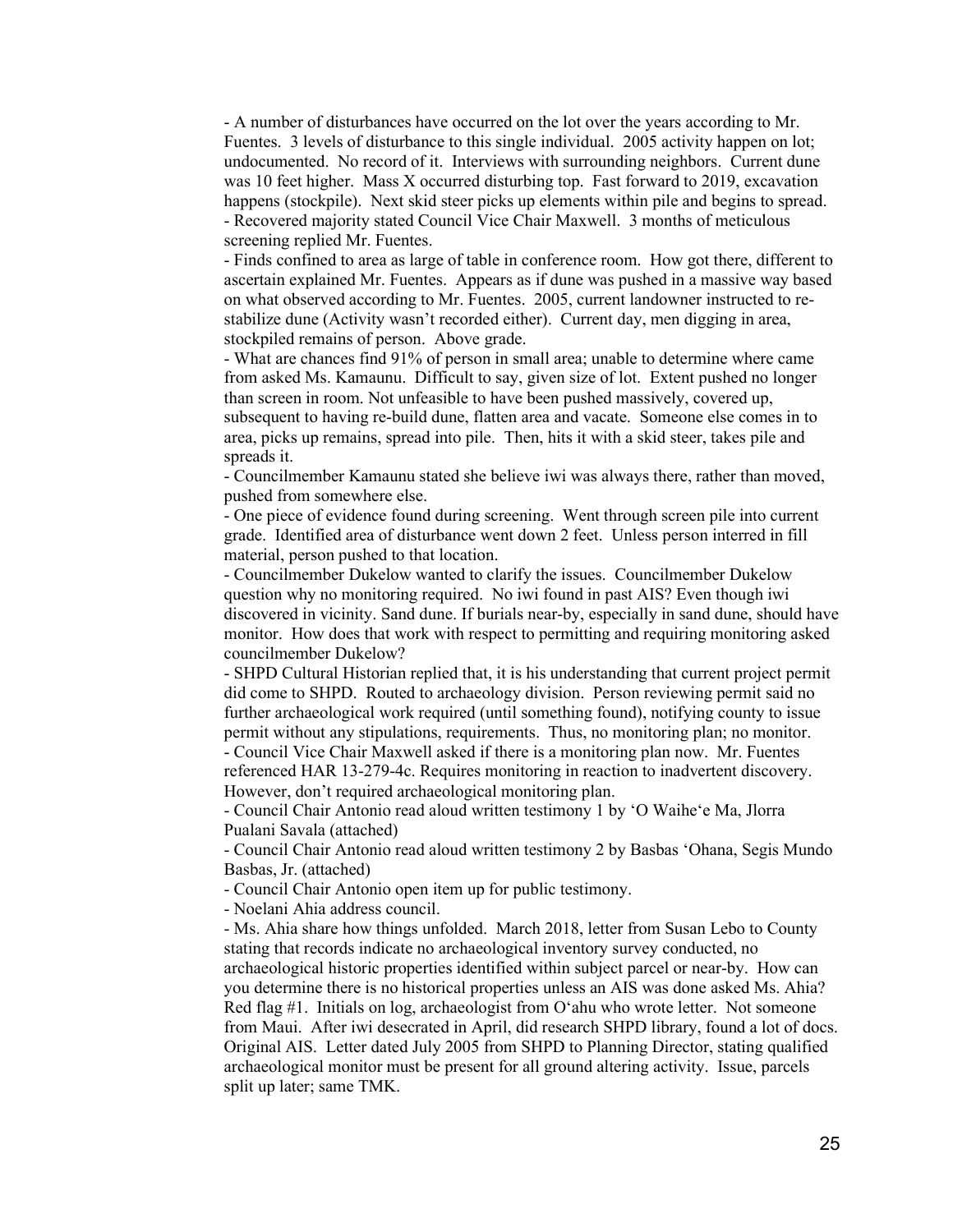- Ms. Ahia stated she sent a letter to the governor. SHPD replied. Letter from SHPD stated that letter referring to not found during staff file search. Had it been found, SHPD might have made a different determination. At this point, inadvertent discovered. Unfortunate, however, AIS/Monitoring doesn't guarantee this would not have occurred per Ms. Ahia. Why have AIS, AMP? Ms. Ahia exclaimed this is ridiculous; unacceptable. Iwi kupuna desecrated because of faulty work at SHPD. Don't know where went wrong; not okay. Iwi desecrated. Determination (Ms. Ahia as a recognized descendant) has a problem with. Should not touch iwi kupuna. Giant preservation surrounding it. No one should be building houses in sand dunes anywhere stated Ms. Ahia.

- Kaniloa Kamaunu address council.

- Mr. Kamaunu stated his family related to area through Kaʻiwi. Grandmother is Kaʻiwi; Raised by Tutu who was a Kahalekai. LCA belongs to Imaiwaʻa. On those sand dunes, cemetery talking about, family cemetery. Areas constructed by couple churches (LDS). Mr. Kamaunu testify on behalf of sister. Reason why, technicality, allow landowner to (get permit) build is because of the 4 months that council did not meet. Other problem, SHPD did not send archaeologist on site. No archaeologist Maui Office. Scary because a couple years ago Dr. Downer testified in County Council, because of shortage staff, money, don't send people out to check. Just signs off. How can give permits? According to 6E, archaeologist not only person to be there. Supposed to have ME to assist from County side. Both present to do analysis, determination.

- Councilmember Dukelow wanted to clarify the written testimony submitted by Mr. Kamaunu brother in law (Segis), is he alleging that the individual recently disturbed is that of Uncle Eugene Morton? Close vicinity. Possibly. Unsure if marked. First time sister mention this per Mr. Kamaunu. Councilmember Dukelow asked about timeframe of Mr. Morton. Older one.

- Mortons connection because of grandfather (from Ulupalakua) stated Mr. Kamaunu. Part of Cockett family, buried Ulupalakua. Grandmother met; from Nahiku. Came to this side because of Tutu. Grandmother born 1800's. Mother born 1921 clarified Mr. Kamaunu.

- Councilmember Kamaunu mentioned that the fencing separating project and cemetery, site of family graves; Right up against fencing on the other side. Since family can't locate him, assuming, possibility that he is the burial that has been moved/disturbed.

- Mr. Kamaunu mentioned that sister will be issuing a cease and desist letter.

- Mr. Kamaunu stated he is a lineal descendant of area. Family burials there. Never talked to/consulted with family. Question the determination of inadvertent. If know you're pushing around a burial, how is that inadvertent asked Mr. Kamaunu? No monitoring. That's the problem.

- Mr. Kamaunu spoke to Leslie Otani, went to specific lot 20 years ago. Someone excavating, no permits. Past disturbance. Inaccurate reports. Talk to neighbors. They all get iwi per Mr. Kamaunu. This is not the only disturbance explained Mr. Kamaunu, just the latest to be talked about.

## **- Council Chair Antonio call for recess at 11:08AM**

## **- Council Chair Antonio resume meeting at 11:20AM**

- Foster Ampong address council to clarify first name of Mr. Morton. Eugene or Edgar? Council clarified Eugene. Okay. Nothing further stated Mr. Ampong.

- Councilmember Dukelow discuss possible motion to be made.

- Council Vice Chair Maxwell stated that current predicament was caused by SHPD.

Would like to have AIS done retroactively. Monitoring plan drafted retroactively in light of the failure of SHPD. Should be council prevue (previously ID) if proper